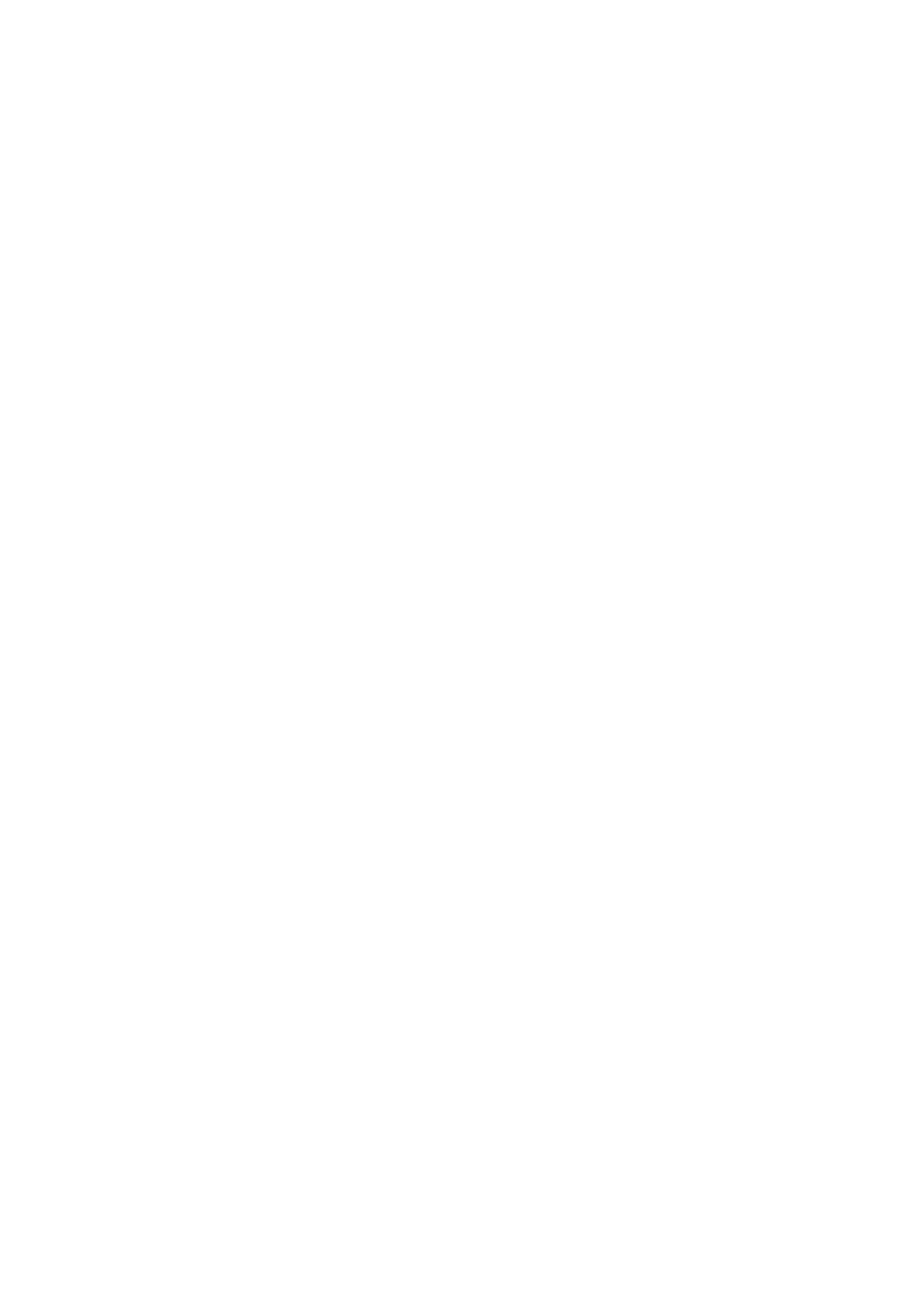# **Contents**

| <b>Overview</b>             |                                                                                       | 105 |
|-----------------------------|---------------------------------------------------------------------------------------|-----|
| Key messages                |                                                                                       | 105 |
| 4.1                         | Principles of soil health, key functions and soil: plant-water interrelations         | 109 |
| 4.2                         | Challenges of climate change to soils                                                 | 111 |
| 4.3                         | Soil principles for climate change adaptation and mitigation and enhancing resilience |     |
|                             | in different contexts                                                                 | 113 |
|                             | Assessing the status of soils                                                         | 115 |
|                             | Preventing land conversion and protecting vulnerable lands to high SOM losses         | 115 |
|                             | Preventing and mitigating land degradation                                            | 116 |
|                             | Controlling soil erosion                                                              | 116 |
|                             | Improving water storage                                                               | 116 |
|                             | Improving soil structure with organic matter                                          | 117 |
|                             | Managing soil organic matter for soil carbon sequestration                            | 118 |
|                             | Boosting nutrient management                                                          | 118 |
| 4.4                         | Successful examples of soil management practices                                      |     |
|                             | for climate-smart agriculture with a focus on resilience                              | 120 |
|                             | Integrated soil-crop-water management                                                 | 120 |
|                             | Water use efficiency and irrigation                                                   | 121 |
|                             | Restoring degraded soils for climate change resilience                                | 123 |
|                             | Adaptive management capacity                                                          | 123 |
| 4.5                         | Conclusions                                                                           | 124 |
| <b>Notes</b>                |                                                                                       | 124 |
| <b>Acronyms</b>             |                                                                                       | 125 |
| <b>References</b>           |                                                                                       | 126 |
| <b>Additional Resources</b> |                                                                                       | 131 |
| Annex                       |                                                                                       | 132 |
| A.4.1                       | Soil management for sustained crop productivity                                       |     |
|                             | and climate change adaptation and mitigation                                          | 132 |

# List of Figures

| Figure 4.1 Definition of soil. Soils contribute to a range of vital ecosystem services and functions | 109 |
|------------------------------------------------------------------------------------------------------|-----|
| Figure 4.2 Provision of ecosystem services and functions by soils.                                   | 110 |
| Figure 4.3 Organic matter turnover                                                                   |     |
| Figure 4.4 Estimates of global soil organic carbon (t/ha of carbon)                                  |     |
| from amended Harmonized World Soil Database                                                          | 114 |
| Figure 4.5 Soil principles for climate change adaptation and mitigation, and enhancing resilience    | 114 |

# List of Tables

| Table 5.1 Capacity of a soil with a bulk density of 1.2 g/cm3 to store water |     |  |
|------------------------------------------------------------------------------|-----|--|
| as affected by SOC content to 30 cm soil depth.                              | 117 |  |

# List of Boxes

| <b>Box 4.1</b> | <b>Carbon and SOM</b>                                            |  |
|----------------|------------------------------------------------------------------|--|
| <b>Box 4.2</b> | Inorganic fertilizers                                            |  |
| <b>Box 4.3</b> | Honduras: Quesungual Slash and Mulch Agroforestry System (QSMAS) |  |
| Box 4.4        | The traditional minga system for drought management              |  |
| Box 4.5        | <b>Biochar</b>                                                   |  |

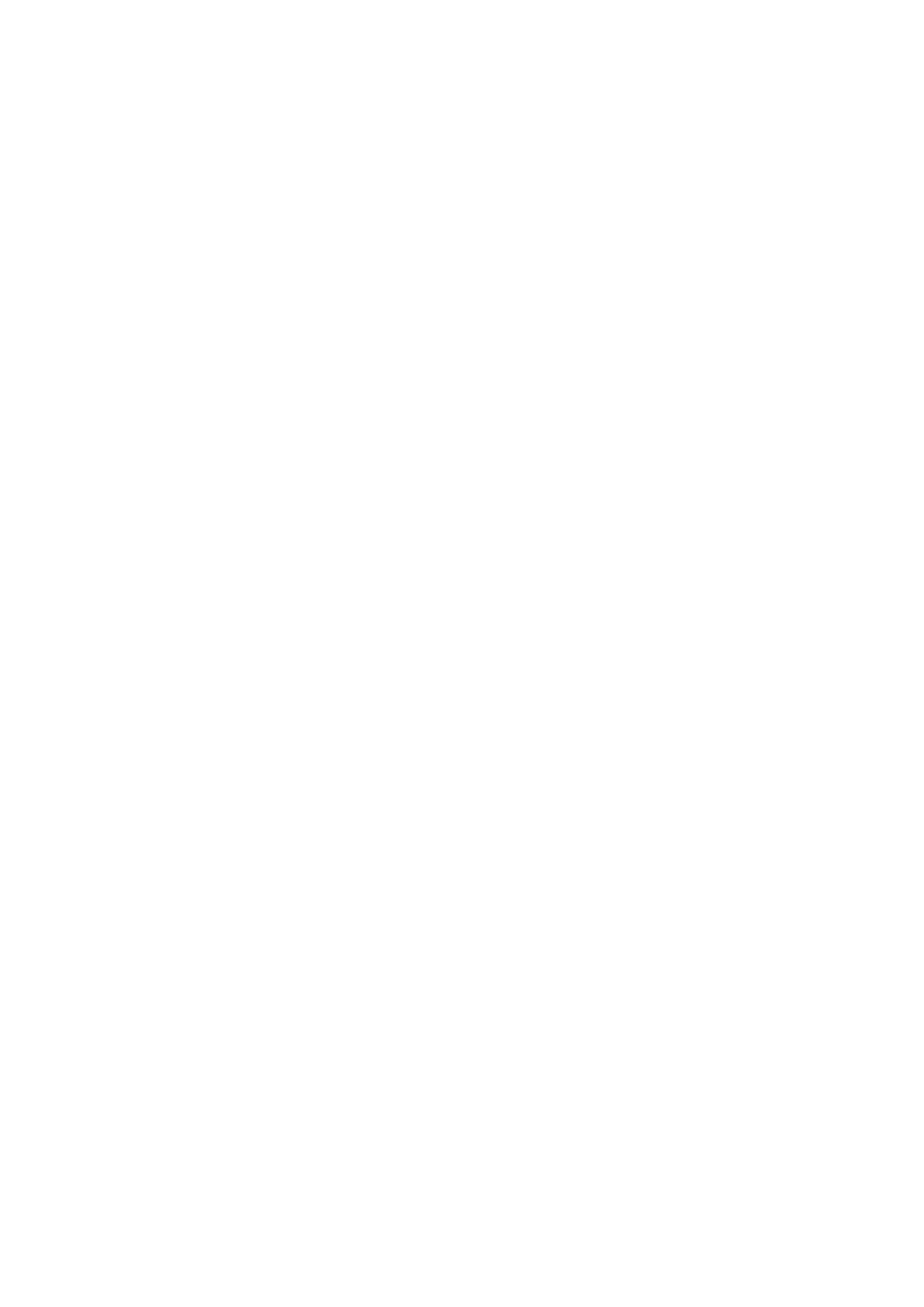## 4.1 Principles of soil health, key functions and soil: plant-water interrelations

Soils are formed over long periods of time. They are made up of differing proportions of weathered rock, decayed plant and animal matter and a diversity of living plants and animals. Due to differences in local geology, topography, climate, vegetation and human management often over thousands of years, soils are highly variable, both across landscapes and in depth. The diversity and abundance of life that exists within the soil is greater than in any other ecosystem. A handful of soil can contain billions of different organisms that play a critical role in maintaining soil health and ensuring the soil carries out its functions.

#### Figure 4.1 Definition of soil. Soils contribute to a range of vital ecosystem services and functions<sup>1</sup>



Soil is the thin layer of material (organic and inorganic) on the Earth's surface. It is the foundation on which plants establish themselves and grow, and the basis for crop, forest and livestock production. Soil provides nutrients and water that are taken up through plant roots and contribute to the regulation of water and atmospheric gases.

<sup>&</sup>lt;sup>1</sup> Ecosystem functions and services are the processes by which the environment produces resources critical to the good functioning of the Earth's life-support system and that contribute to human welfare.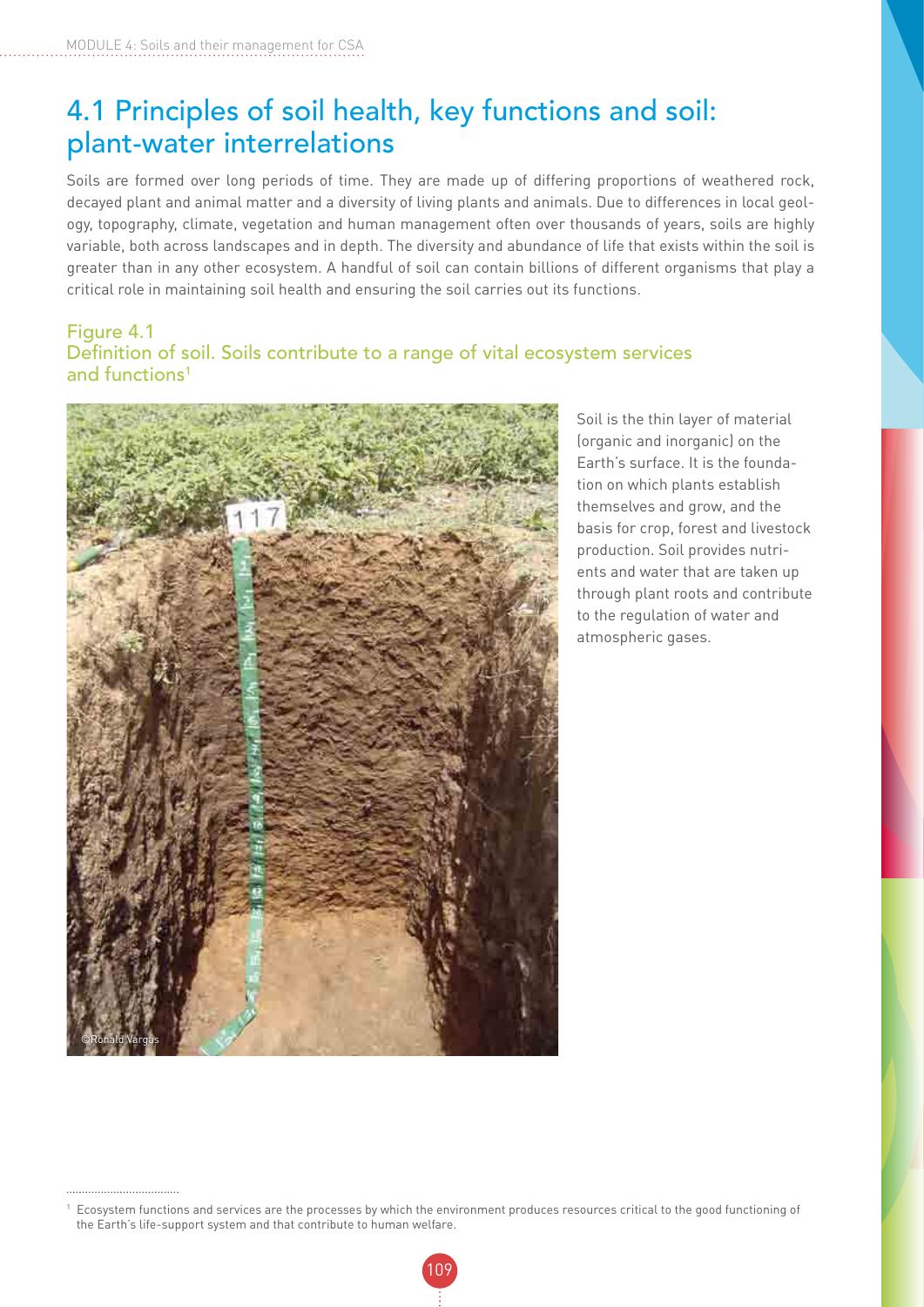### Figure 4.2 Provision of ecosystem services and functions by soils



Soil health is a function of its capacity to provide the basic services for supporting plant growth and contributing to the regulation of nutrient, water, carbon and gaseous cycles. Soil health is widely linked to soil biodiversity. Soil organisms mechanically (comminution) and chemically (mineralization) break down the organic matter so they can use it as food. Excess nutrients are released into the soil and used by plants. The recalcitrant (indigestible) fraction of the organic matter is reorganized into SOM, which is less decomposable than the original plant and animal material (Figure 4.3). In turn, SOM content, especially the more stable humus, increases the soil's capacity to store water and sequester carbon from the atmosphere (Bot and Benites, 2005).

#### Figure 4.3 Organic matter turnover



110

Source: Gupta *et al*., 1997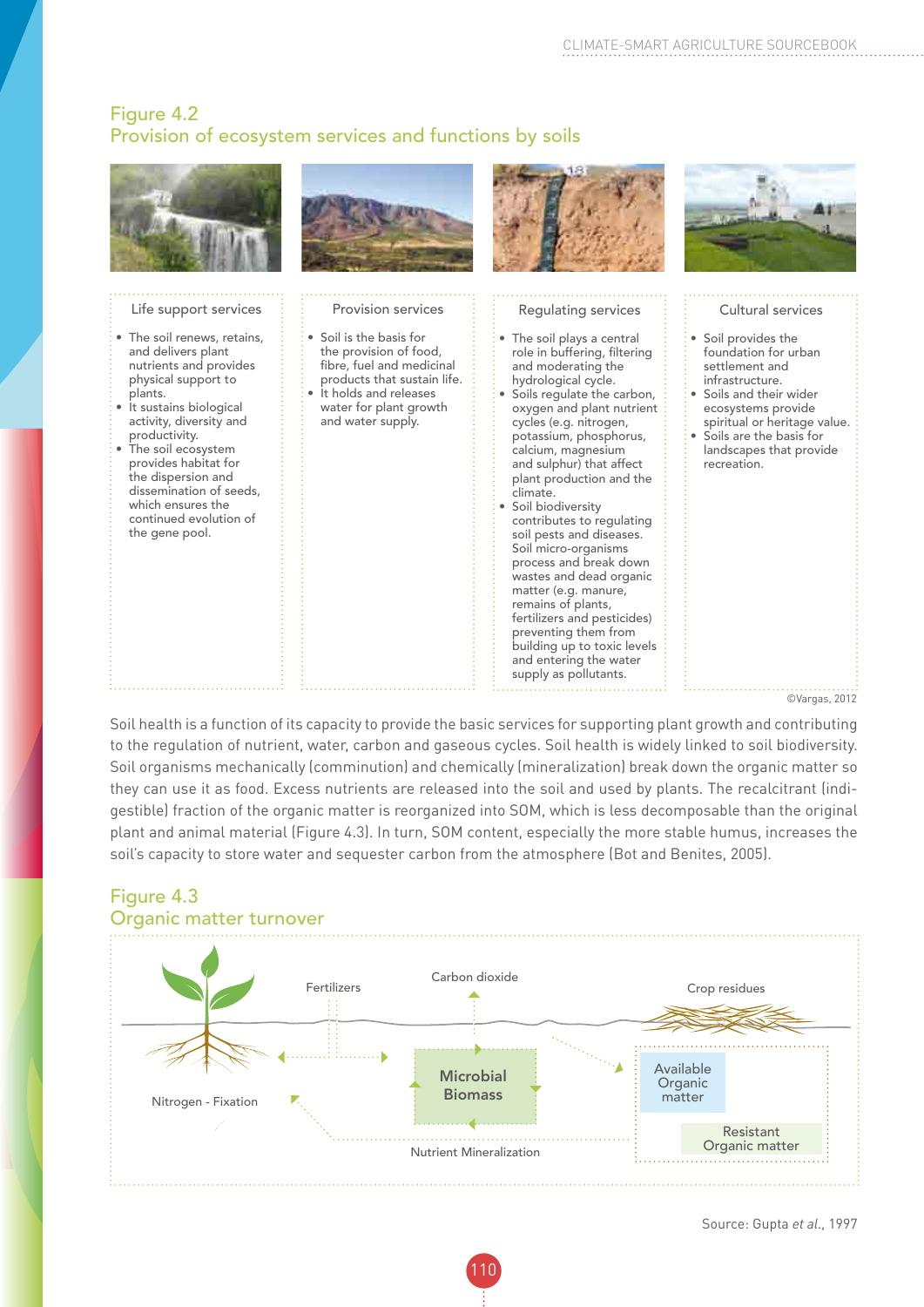A soil's productivity depends on its physical, chemical and biological properties. Of particular importance are its mineral composition, organic matter content, soil life and associated biological activity. Sandy soils are the least productive as they do not have the capacity (unlike clay soils and silty soils) to retain moisture and nutrients through chemical attraction (electrical charge). However, sandy soils can be managed productively even in hot, dry climates if there is access to required water, organic materials and fertilizers to nourish plant growth.

## 4.2 Challenges of climate change to soils

With global warming, rainfall levels are expected to decline in many places, and/or to occur in more intense events, and evaporation and transpiration rates are projected to increase. These changes will reduce the availability of soil moisture for plant growth. The higher temperatures will also increase the rate of SOM decomposition (mineralization), especially near the soil surface, which will affect the soil's potential capacity to sequester carbon and retain water. In the scientific literature, there is common consensus that the effect of higher concentrations of carbon dioxide (CO $_{_2}$ ) in the atmosphere and increases in temperature on photosynthesis and net primary production, and hence on carbon fixation in the biomass, will not be sufficient to counterbalance the GHG emissions due to the mineralization of SOM.

In cropping, grazing and forest systems, in particular, climate change and variability may affect soil health for plant growth through:

- • reduced or erratic rainfall and more frequent and severe periods of drought that lower the capacity of soils to make water and nutrients available to plants;
- • more intense rainfall and storms that increase the risk of soil erosion by water and wind (through rain splash, accelerated runoff, strong winds); and
- • increased soil surface temperatures and greater rates of mineralization of SOM.

Some soil properties, such as soil texture<sup>2</sup>, cannot be changed. Others can be modified and enhanced to enable land users to adapt to climate change and mitigate the effects of global warming by increasing the soil's capacity to store water, supply nutrients to plants, sequester carbon and reduce GHG emissions.

• The soil properties and functions that are most important with regard to climate change are: soil structure<sup>3</sup> and texture, organic matter content, nutrients, soil organisms, pH and cation exchange capacity. These properties allow soils to fulfil their productive functions, especially their capacity to retain water. Soil texture is the relative share of the different sizes of mineral particles (sand, silt and clay). It influences the soil's capacity to retain water and its ability to retain and exchange nutrients. Soil structure is the arrangement of those particles into aggregates and the soil pores between them. Soil porosity depends on both soil structure and texture and is very important for soil permeability. Unlike texture, soil structure can be modified by tillage or traffic.

Different soil types and textures have different degrees of water permeability and provide different levels of protection or bonding for SOM (Six *et al*., 2002). Sandy soils are highly permeable due to larger sand grains and pore spaces. Consequently, they have low water retention capacity and offer limited protection to organic matter compared to soils with a higher proportion of silts and clays, which attract and retain water and nutrients.

 $^2$  Soil texture indicates the relative content of particles of various sizes, such as sand, silt and clay in the soil.

 $\,^3$  Soil structure is defined by the way individual particles of sand, silt, and clay are assembled. When single particles assemble they are called aggregates. Aggregation of soil particles can occur in different patterns, resulting in different soil structures.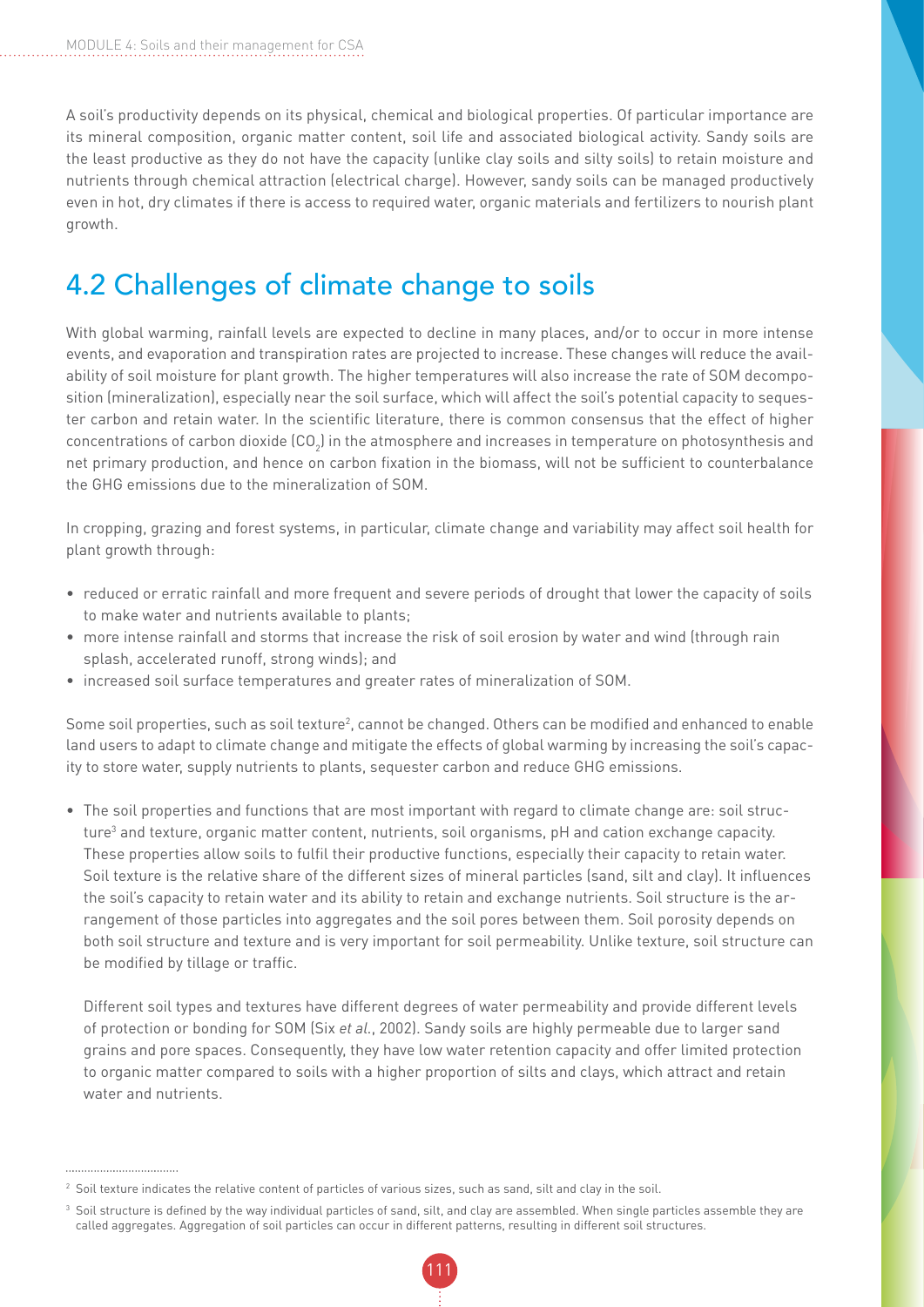- • SOM is the organic fraction of the soil that is made up of dead plant and animal materials in various stages of decomposition. It does not include fresh and undecomposed plant materials lying on the soil surface which is known as litter. SOM primarily contains organic carbon (on average 58 percent), but also macro- and micronutrients essential for plant growth and some inorganic carbon. Soil organic carbon (SOC) has an impact on the overall biological resilience of agro-ecosystems. It is also important for the soil's physical properties (e.g. aggregation, water holding capacity, water infiltration and aeration) and chemical fertility (e.g. nutrient availability). SOC also acts as a sink for atmospheric carbon. In addition, SOC enhances soil structure by binding the soil particles together as stable aggregates. Part of the biomass that is returned to the soil through processes of decay is converted into carbon compounds that stay in the soil for a long time (i.e. humus and related organo-mineral complexes). The amount of this stable fraction of SOM varies depending on the quantity and quality of the biomass and is higher in ecosystems with high biodiversity (Charman and Roper, 2000). The greater the SOM content, the greater the soil biodiversity and its activity in breaking down dead and decaying organic matter into humus and in making nutrients available for plant growth.
- • Soil carbon stabilization. In most soils, young and unstable macro-aggregates are formed by biological processes (e.g. growing roots, fungal, bacterial and faunal activity have a primary role in mixing fresh organic matter with soil particles and root exudates [a complex of compounds secreted from growing roots and root hairs]). Young macro-aggregates physically protect carbon and nitrogen from mineralization by microbial enzymes, but need to be further stabilized for long-term carbon accumulation. In the carbon stabilization process, micro-aggregates are first formed within the unstable macro-aggregates. These macro-aggregates are then broken down further with the liberation of the micro-aggregates. The processes for the stabilization of aggregates mainly involve biological factors (such as ageing<sup>4</sup>, as well as the growth of roots that exert pressure, remove water and produce exudates that have a role both as cementing agents and as substrate for further microbial activity). Some climate-dependent factors (such as wet-dry cycles) are also part of stabilization processes. As mechanical soil disturbance (i.e. ploughing) disrupts these important biological processes, it is particularly detrimental for the build up of SOM.
- • Soil nutrients and organisms. While decomposing SOM, the multitude of any organisms in the soil food web release nitrogen (in the form of ammonia ions), potassium, calcium, magnesium and a range of other nutrients necessary for plant growth. Many of these plant nutrients exist in the soil in the form of positively charged ions (i.e. cations). The negative charges on the surfaces of clay particles and SOM attract cations and thus provide a nutrient reserve available to plant roots. Only a small percentage of the essential plant nutrients remains 'loose' in the soil water and directly available for plant uptake. Plants obtain many of their nutrients from soil by 'cation exchange', whereby root hairs exchange hydrogen ions with the cations adsorbed on the soil particles. Clay soils have a higher cation exchange capacity and a structurally greater potential fertility than silty and sandy soils.
- • Nitrogen is a nutrient that deserves special attention as it plays a key role in plant metabolism and growth but it can also be a cause of pollution when it leaches in the form of nitrates into the water table. Also, nitrogen can be released from the agro-ecosystem in form of nitrous oxide (N<sub>2</sub>0) – a serious GHG that affects global warming. The atmosphere contains 78 percent nitrogen by volume. But it is the lack of this element that most often limits plant growth because plants cannot use gaseous nitrogen from the atmosphere. However atmospheric nitrogen can be converted into nitrate and ammonium ions in the soil through nitrogen fixation by certain soil micro-organisms (symbiotic Rhizobia bacteria associated with the roots of legumes and non-symbiotic bacteria *Clostridium* and *Azoterbacter*, which are free-living in the soil).

<sup>4</sup> Ageing is the deposition of polysaccharides and other organic cementing agents by microbial activity.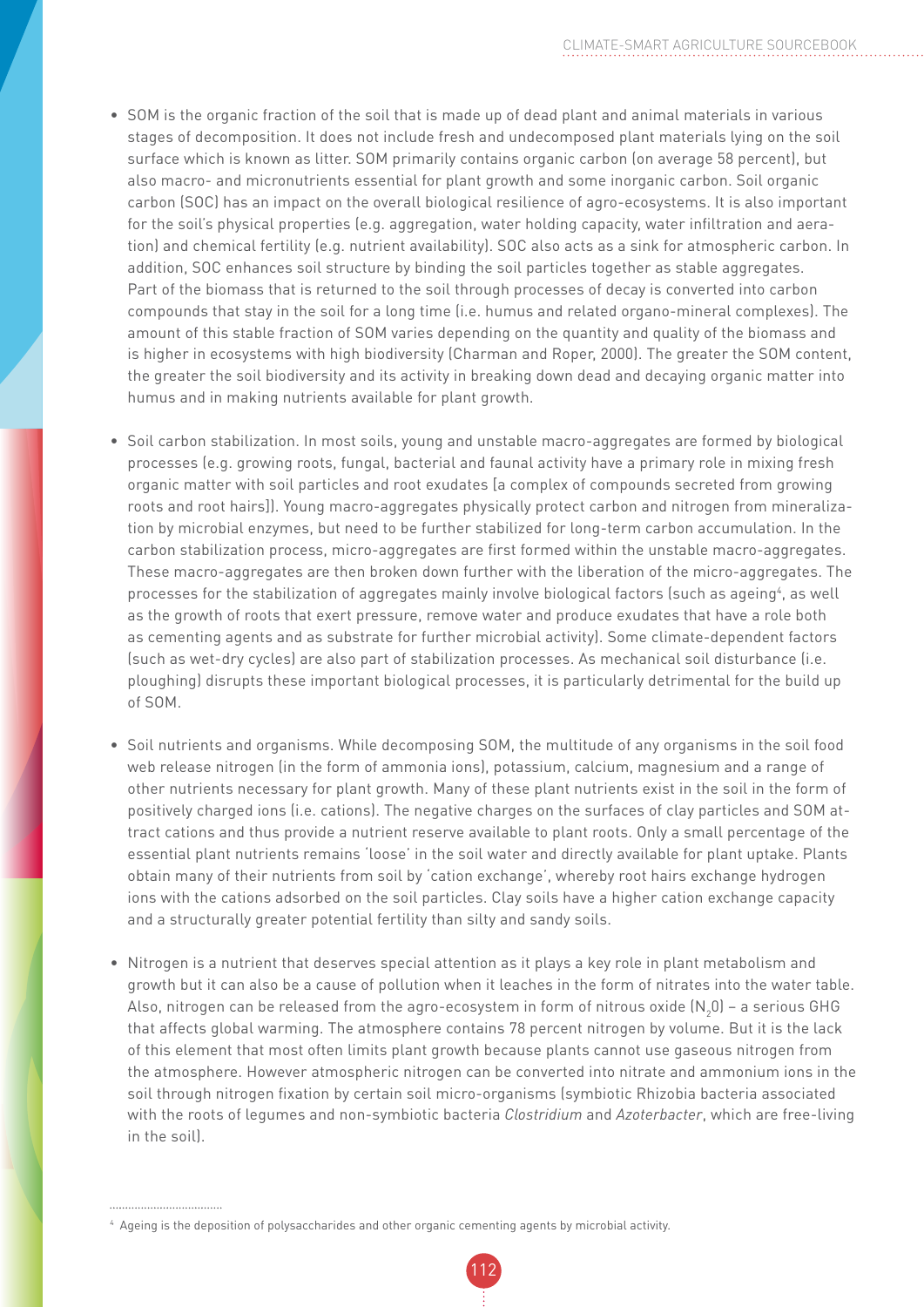- • Potassium is important in various plant physiological processes, and most crops require it in larger amounts than any other mineral element, with the exception of nitrogen. The potassium content of different soils is highly variable and depends on the parent material (the underlying bedrock or superficial deposits from which soils are formed). Unlike nitrogen and phosphorus, potassium is more dependent on the type and content of minerals than on organic matter. However, usually only less than one percent of the total potassium is present in water-soluble and exchangeable forms, and readily available for plant uptake. Potassium uptake by plants is positively related to increasing (yet not exceeding optimum levels of) soil moisture, aeration and temperature. Suggested management practices for potassium vary with the type of crop and the potassium status of soils. This status should be regularly monitored with either plant analysis or routine soil testing procedures. A positive response to potassium fertilization can be expected when soil test values are in the low range.
- • Soil pH influences soil nutrient availability and biological activity. A soil pH level of 4 to 7 is acidic, while a soil pH level from 7 to 9 is alkaline. More fertile soils are usually between pH 6.0 and 7.0. Acidity reduces bacterial activity and consequently the decomposition of organic matter and nutrient release. Nitrogenfixing *Rhizobia* and legumes generally do not do well in acidic soils. Also, strongly alkaline soils have suppressed biological activity and as a result fewer nutrients are available for plants. Strongly alkaline soils are also at risk of SOM decomposition, salinity, soil crusting and the accumulation of toxic levels of sodium and other minerals. Soil salinization is affected by climate change in that higher temperatures and evaporation rates increase the accumulation of salts (including sodium, phosphorus, calcium and magnesium) in the surface soil layers through capillary action. In addition, climate change may lead to higher rainfall, which will contribute to leaching out accumulated salts through increased drainage. Salinization is one of the progressive causes of soil degradation that threatens to limit plant growth and reduce yields on productive agricultural lands. High levels of soil salinity can only be tolerated if salt-tolerant (halophytic) plants are grown. Recent data show that globally about 11 percent of irrigated land is salt-affected, and about 53 percent of the global groundwater is also saline. In almost every irrigated area in the world, the groundwater is affected to some extent by salinity (Palaniappan and Gleick, 2009; FAO, 2011b). When the sodium ion predominates, soils can become sodic. This presents particular challenges because sodic soils tend to have very poor structure that limits or prevents water infiltration and drainage, and exacerbates the risk of erosion.

## 4.3 Soil principles for climate change adaptation and mitigation and enhancing resilience in different contexts

Sustainable crop, grazing and forest systems can sequester substantial and variable amounts of carbon from the atmosphere and store it in soils and vegetation as indicated in Figure 4.4 (see also Modules 7 on crops, 8 on livestock and 9 on forests). The carbon sequestration potential of any soil depends on many variables. When assessing carbon sequestration, rates should always refer to specific carbon pools, as each carbon category has a very different turnover rate. For instance, carbon accumulated in the first ten years is young and highly oxidizable. Soil carbon becomes more stable over time. In addition, to assess the effects of management practices on soils, it is necessary to have some reference base for similar soil types under the same climatic conditions. Undisturbed soils under natural vegetation should be used as a benchmark and used when comparing soils disturbed by human activities. In addition, data analysis should be carried out at the level of agro-ecological zones (Corsi *et al*., 2012) to take into account the effects of climate.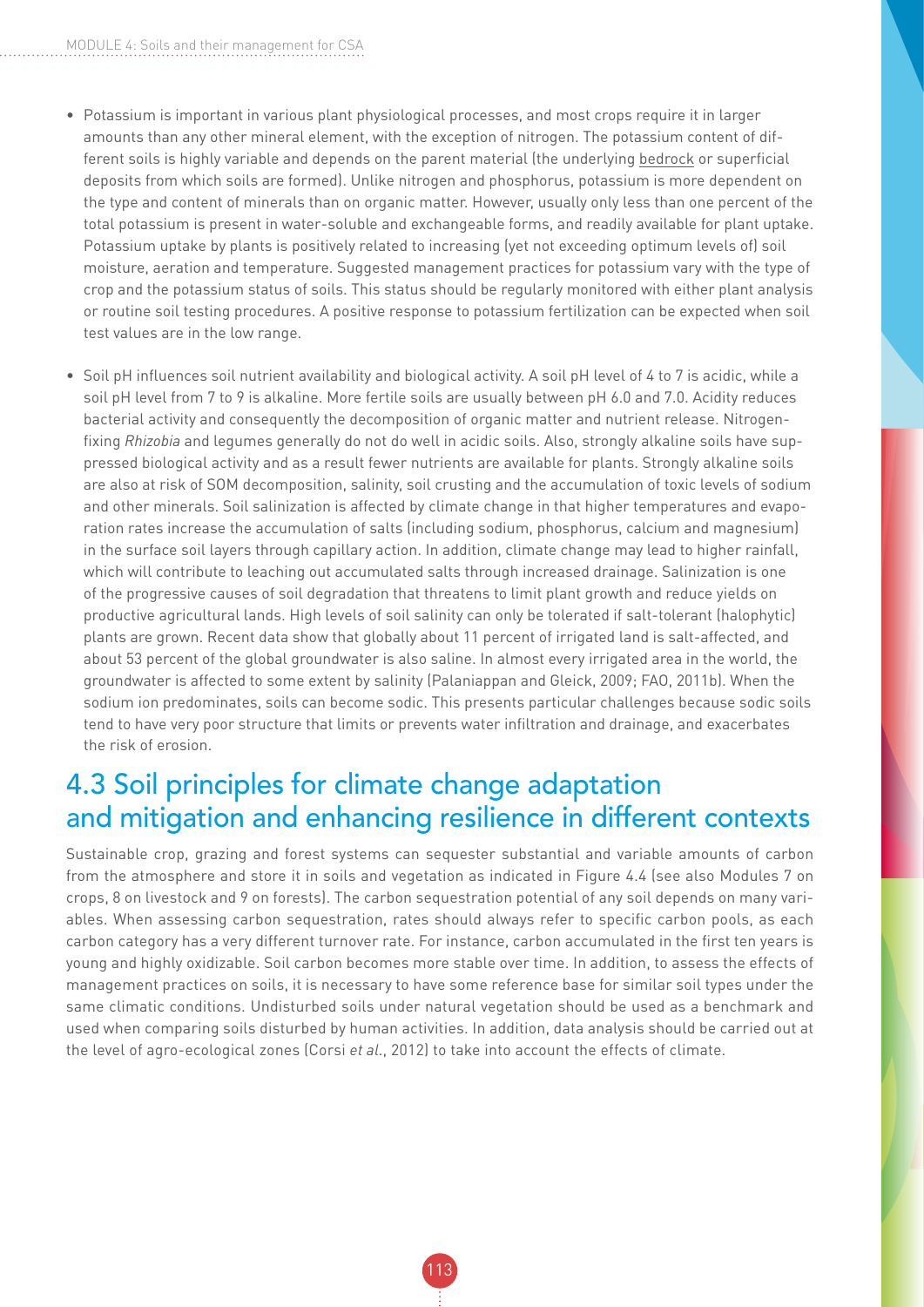

### Figure 4.4 Estimates of global soil organic carbon (t/ha of carbon) from amended Harmonized World Soil Database

Carbon sequestration will not only stabilize climate but will also make agricultural production more sustainable, increase the overall resilience of agro-ecosystems and maintain the ecosystem services that are supported by soils.

There are already proven soil management practices that can help farmers adapt to the likely adverse effects of increasing weather variability and climate change. These practices also often reduce GHG emissions from agriculture<sup>5</sup> and build resilience in farming systems (see Annex A.4.1). Widespread adoption of these practices has the potential to make major contributions to the achievement of national food security and development goals. There is a need to assess and provide incentives for the adoption of systems with the greatest production, mitigation and adaptation potential (win-win-win). The following figure (Figure 4.5) provides the basic soil principles for climate change adaptation and mitigation.

#### Figure 4.5

Soil principles for climate change adaptation and mitigation, and enhancing resilience



©Vargas, 2013

Source: Hieder and Kocky, 2011

 $^{\rm 5}$  While other GHGs may be affected, most agricultural land management activities target only one of the three major gases: CO2, by sequestering carbon in the soil; N<sub>2</sub>O, by reducing emissions; and methane [CH<sub>4</sub>] by reducing emissions or increasing their uptake in the system (Eagle *et al.*, 2012).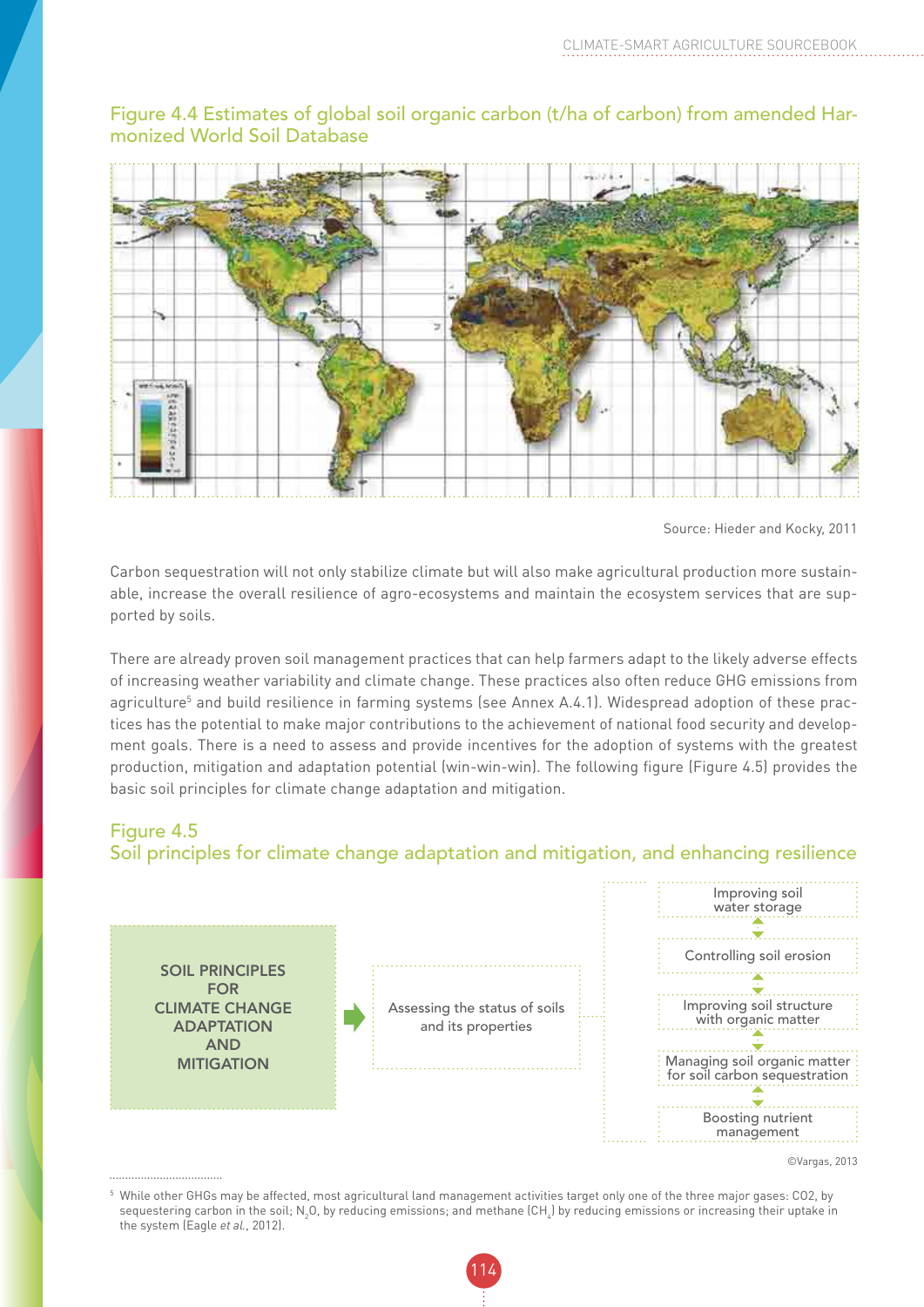#### Assessing the status of soils

Knowing the status and condition of soils and their properties is fundamental for making decisions about sustainable soil management practices that contribute to climate-smart land use. In this respect, it is crucial to carry out soil assessments and undertake the analysis and mapping of data and information through soil surveys, including in-situ visual soil assessments (FAO, 2008). These surveys should involve land users and be supported by technical experts. In addition, they need to be backed up by laboratory testing for specific properties. Various conventional and digital mapping tools should be used to extrapolate the findings across a range of soil and terrain units, vegetation types, and/or agro-ecological zones. Ideally, soil information will be made available as continuous maps that emphasise soil's attributes. Visual soil assessments should also involve land users and be supported by technical experts to assess physical properties (texture, structure, water holding capacity, dispersion) and chemical properties (ph, nutrients, salinity). For quantitative chemical characterizations soil test kits are available in many countries or can be ordered through the internet. For example, the United Sates Department of Agriculture has developed a soil quality test kit for nine soil parameters (USDA and NRSC, 1998). However, the kit does not include any for the labile SOC fraction – the parts of soil organic carbon with most rapid turnover through oxidation by microbial activity which releases CO<sub>2</sub> into the atmosphere. These labile fractions of SOC are important to study in their own right as they fuel the soil food web and greatly influence nutrient cycles and biologically-related soil properties. The use of dilute, slightly alkaline potassium permanganate and calcium chloride and a colorimeter represents a simple method of estimating changes in biologically active SOC that can be conducted in the field and may provide an early indication of soil degradation or how management practices are affecting soil quality (Weil *et al*., 2003; FAO, 2012).

### Preventing land conversion and protecting vulnerable lands to high SOM losses

Intensive land uses are expanding into areas where SOC stocks are less resilient. For example, semi-arid savannas and grasslands, tropical rainforests and peat lands are all being converted to arable land at an increasing rate. Temperate humid grasslands lose about 30 percent of their SOC after 60 years of cultivation (Tiessen and Stewart, 1983; Guo and Gifford, 2002). Soil carbon stocks in semi-arid environments can decrease by 30 percent in less than five years when native vegetation or pastures are converted to cropland (Zach *et al*., 2006; Noellemeyer et al., 2008). Pastures established on cleared Amazon rainforest emit between 8 and 12 tonnes of carbon per hectare (Fearnside and Barbosa, 1998; Cerri *et al*., 2007). Cultivation of tropical forest soils causes losses of more than 60 percent of original SOC stocks in just a few years (Brown and Lugo, 1990).

Tropical peatlands converted to cropland or plantations are a hotspot of carbon emissions (see examples of peatland management also in Module 2 on landscape approach). Draining peat soils to introduce commercial production systems in tropical environments causes ongoing losses of up to 25 tonnes of carbon per hectare per year (Jauhiainen *et al.*, 2011). In boreal peatlands, emissions from cropland are around 7 tonnes of carbon per hectare per year (Couwenberg, 2011). Although drylands<sup>6</sup> have lower mitigation potential per hectare than humid lands, their overall contribution could be highly significant since dry and sub-humid lands cover 47 percent of the Earth's land surface. Moreover, many dryland regions affected by land degradation and are sub-optimally managed could rapidly respond to improvements in management (Farage *et al*., 2007).

Assessments of land resources are needed to understand trends in land conversion; the type, extent and severity of various land degradation processes; and the extent and effectiveness of existing improved or sustainable land management measures. Such assessments will identify hotspots and bright spots in terms of land degradation (soil, water and biodiversity) and climate change. Land use planning can then be used to determine suitable land uses and provide policy support or incentives to reduce land conversion and promote the adoption of sustainable practices, with particular attention given to peatlands and drylands that are more vulnerable to climate change.

 $^{\circ}$  Drylands are areas characterized by lack of water, which constrains their two major interlinked services of primary production and nutrient cycling (FAO, 2005).

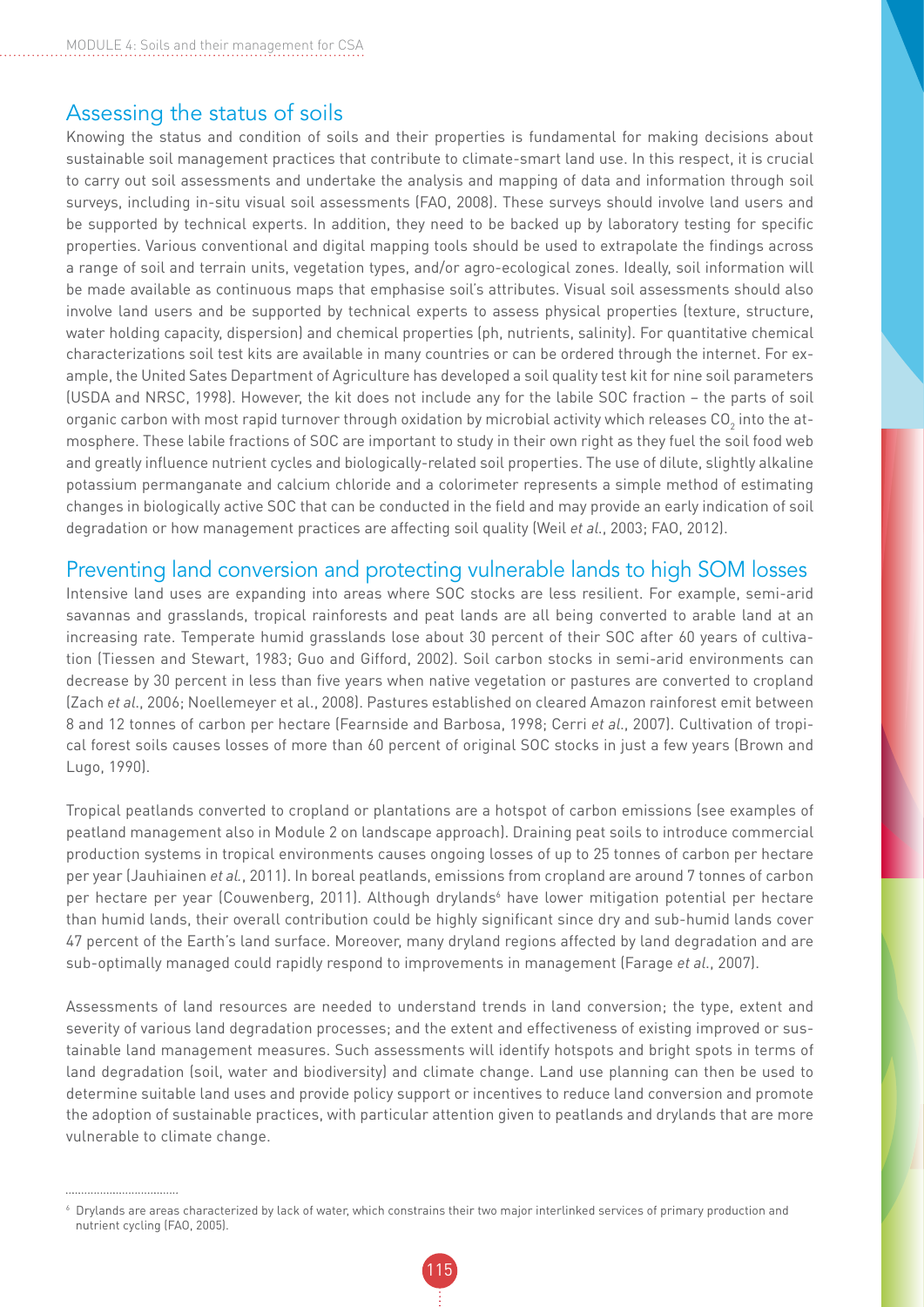#### Preventing and mitigating land degradation

Soils that have been degraded are at much greater risk from the damaging impacts of climate change. Degraded soils are vulnerable due to serious losses of SOM and soil biodiversity, greater soil compaction and increased rates of soil erosion and landslides. In addition, land degradation is itself a major cause of climate change. It is estimated that overall, land use and land use changes account for around 31 percent of total human-induced GHG emissions (Scherr and Sthapit, 2009b). In the 1990s, 56 percent of the world's cropland (65 percent in Africa, 38 percent in Asia and 51 percent in Latin America and the Caribbean) and 73 percent of rangelands were estimated to be degraded (Oldeman, 1992; Dregne and Chou, 1992). About 22 percent of these lands have been degraded since the 1950s.

Various sources suggest that about 5-10 million hectares are being lost annually to severe degradation. Declining yields (or increased input requirements to compensate) can be expected over a much larger area. These losses results from: physical degradation by water and wind, crusting, sealing and waterlogging; biological degradation due to the depletion of organic matter depletion and loss of soil flora and fauna; and chemical degradation by acidification, nutrient depletion, pollution from excessive use of pesticides and fertilizers or human and industrial waste.

Unsustainable land management practices that are degrading soils include: continuous cropping with reductions in fallow and rotations, repetitive tillage and soil nutrient mining; overstocking, overgrazing and burning of rangelands; and the overexploitation or clearance of wooded and forest lands. During a time of rising demand for food, fibre, fuel, freshwater, fodder, timber and household energy, these practices are reducing the productive capacities of the world's croplands, rangelands and forests.

There is a need for greater policy support and investment in identifying and promoting appropriate production systems and management practices that simultaneously reverse or minimize degradation, conserve above- and belowground biodiversity, sequester carbon, reduce GHG emissions and at the same time ensure sustained productivity.

#### Controlling soil erosion

Soil erosion is a widespread and serious degradation process. Intense rains can cause devastating soil erosion on cultivated lands on moderate to steep slopes where runoff rates are high and the ground has inadequate vegetative cover. Studies have identified tillage-induced soil erosion as the major cause of the severe soil carbon loss and soil translocation on upland landscapes (Lobb et al., 1995; Lobb and Lindstrom, 1999; Reicosky *et al*., 2005). Even on gradual slopes, alkaline soils may suffer from dispersion or crusting that will increase soil erosion risk. Runoff and resulting soil erosion can be substantially reduced through the adoption of minimum to notillage techniques combined with optimizing soil cover (cover crops, residues, mulch). On steeper slopes, soil erosion can also be reduced by planting cross-slope vegetation; using soil and water conservation structures, such as terraces, earth bunds and tied ridges to optimize water capture and infiltration; and creating grassed waterways to convey excess water safely off the slopes.

Increased incidence of windstorms could also accelerate soil erosion as the blown sand may be deposited on productive land or sand dunes may encroach on these lands. Measures to reduce erosion by wind include optimizing vegetation cover with drought-resistant species, using rotational grazing to sustain rangeland vegetation quality, and planting windbreaks perpendicular to the prevailing winds.

#### Improving water storage

Water storage in the soil depends on many factors, including rainfall, soil depth, soil texture (clay content) and soil structure. Soil management can influence rainwater infiltration and the capacity of the soil to reduce soil water evaporation and store water in the soil. Groundcover management can have highly beneficial effects on soil surface conditions, SOM content, soil structure, porosity, aeration and bulk density. Improvements in these properties influence infiltration rates, water storage potential and water availability to plants. These improvements also increase the effectiveness of rainfall and enhance productivity. They also reduce rates of erosion, the dispersion of soil particles and the risks of waterlogging and salinity in drylands.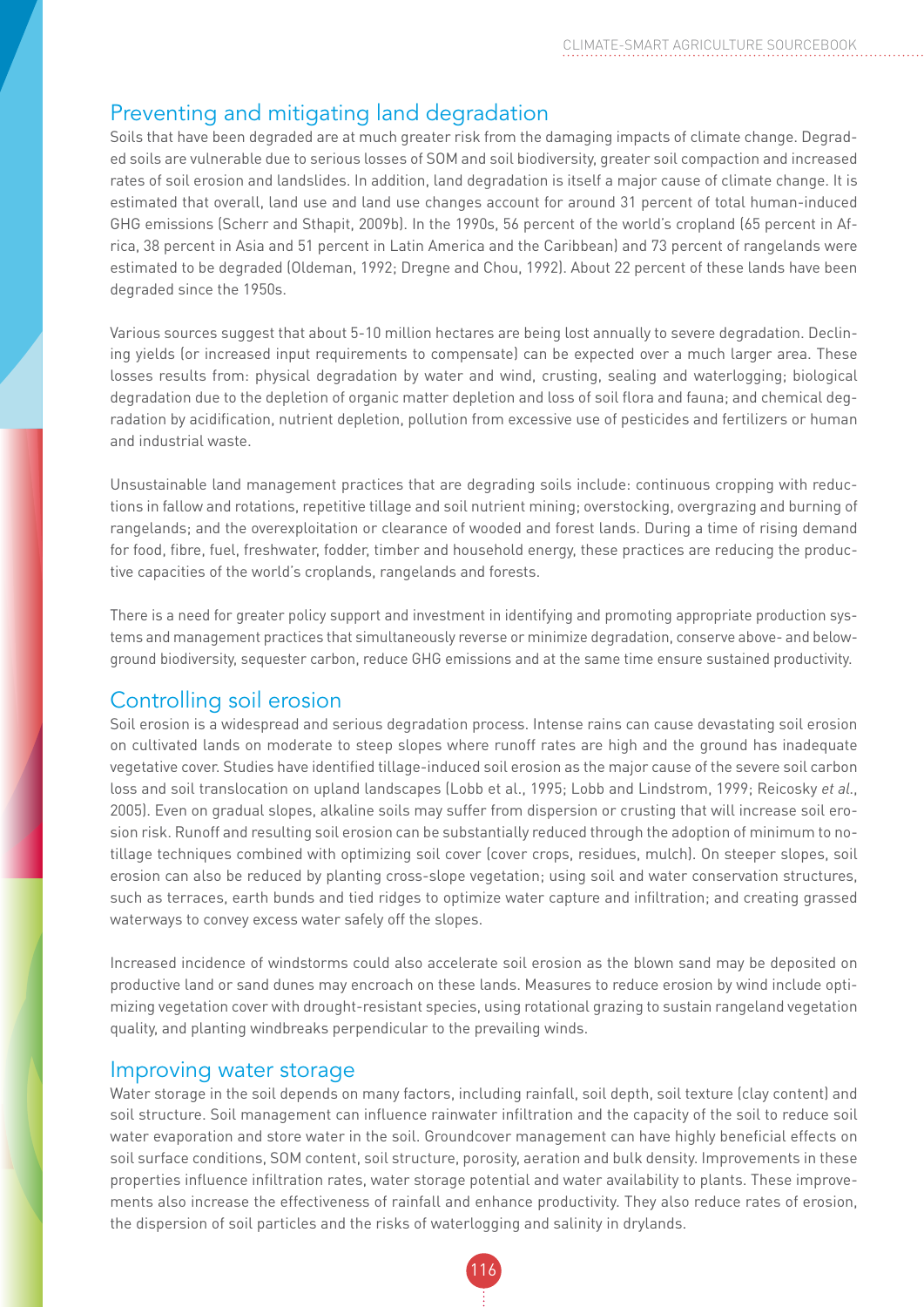Within the soil matrix, stable forms of organic carbon, such as humus, can hold up to seven times their own weight in water. Table 4.1 gives an example of how changes in SOC modifies the soil's capacity to store water. An increase of 14.4 litres (almost two buckets) of extra water could be stored per square metre in the top 30 cm of soil for every 1 percent increase in the level of SOC. On one hectare that is equivalent to an additional 144 000 litres of water.

#### Table 4.1 Capacity of a soil with a bulk density of 1.2 g/cm $^3$  to store water as affected by SOC content to 30 cm soil depth.

| <b>Change in SOC</b><br>content | <b>Extra SOC</b> | <b>Extra water</b> |             | CO <sub>2</sub> sequestered |
|---------------------------------|------------------|--------------------|-------------|-----------------------------|
| <b>1%</b>                       | [kg]             | [litres/m2]        | [litres/ha] | [t/ha]                      |
|                                 | 3.6              | 14.4               | 144 000     | 132                         |
|                                 | 7.2              | 28.8               | 288 000     | 264                         |
|                                 | 10.8             | 43.2               | 432 000     | 396                         |

The calculation of these figures was based on a conservative estimate that one part of SOC retains four parts of soil water.

Source: Jones, 2006 a and b

Sandy soils are inherently permeable and in hot, dry areas, evaporation rates are high and organic matter breaks down very quickly. For these reasons in drylands and coarse-textured soils the accumulation rate of organic matter is expected to be lower (Zingore *et al*., 2005; Chivenge *et al*., 2006). Crop management systems that reduce soil disturbance (e.g. ploughing and hoeing) and bring about a high accumulation of organic matter should be introduced. Mulching is a simple technique that buffers soil temperature and helps the soil-crop system reduce evaporation and the mineralization of organic matter. Mulching also counteracts the nutrient loss.

Precision farming is a more sophisticated management strategy based on observing and responding to intrafield variations to optimize returns on inputs while preserving natural resources. For example, precision agriculture is used to optimize the quantities of water and nutrients required by providing these inputs directly to the plant when needed through scheduled sprinkler irrigation or drip irrigation systems. Implicit in this type of management is an increased level of knowledge of crop requirements and local soil, terrain and climatic conditions (e.g. soil, slope, aspect).

#### Improving soil structure with organic matter

Many clay or loamy soils are compacted due to repetitive hoeing or ploughing. In mechanized systems, soil compaction is caused by the passing of heavy machinery through the fields for tillage. In grazing lands, soil is compacted by the trampling of livestock or wildlife. Compaction reduces airspaces in the soil and decreases the penetration of plant roots. Only stronger roots are able to penetrate the soil. The growth of lateral roots or fine root hairs, which are important for moisture and nutrient uptake, is restricted. Compacted soils and shallow soils are seriously affected by dry spells that limit root growth and the plant's access to moisture and nutrients. Subsoiling<sup>7</sup> to break up compacted layers can have a huge beneficial effect on root growth and soil productivity.

#### Box 4.1 Carbon and SOM

The top metre of the world's soils holds some 2 200 gigatonnes of carbon, two-thirds of which is in the form of SOM (Batjes, 1996). This is more than three times the amount of carbon held in the atmosphere.

 $^\tau$  Subsoiling, or ripping, is soil preparation treatment done with tined implements to break up hardpans without turning the soil upside down (see FAO, 2012c for more details).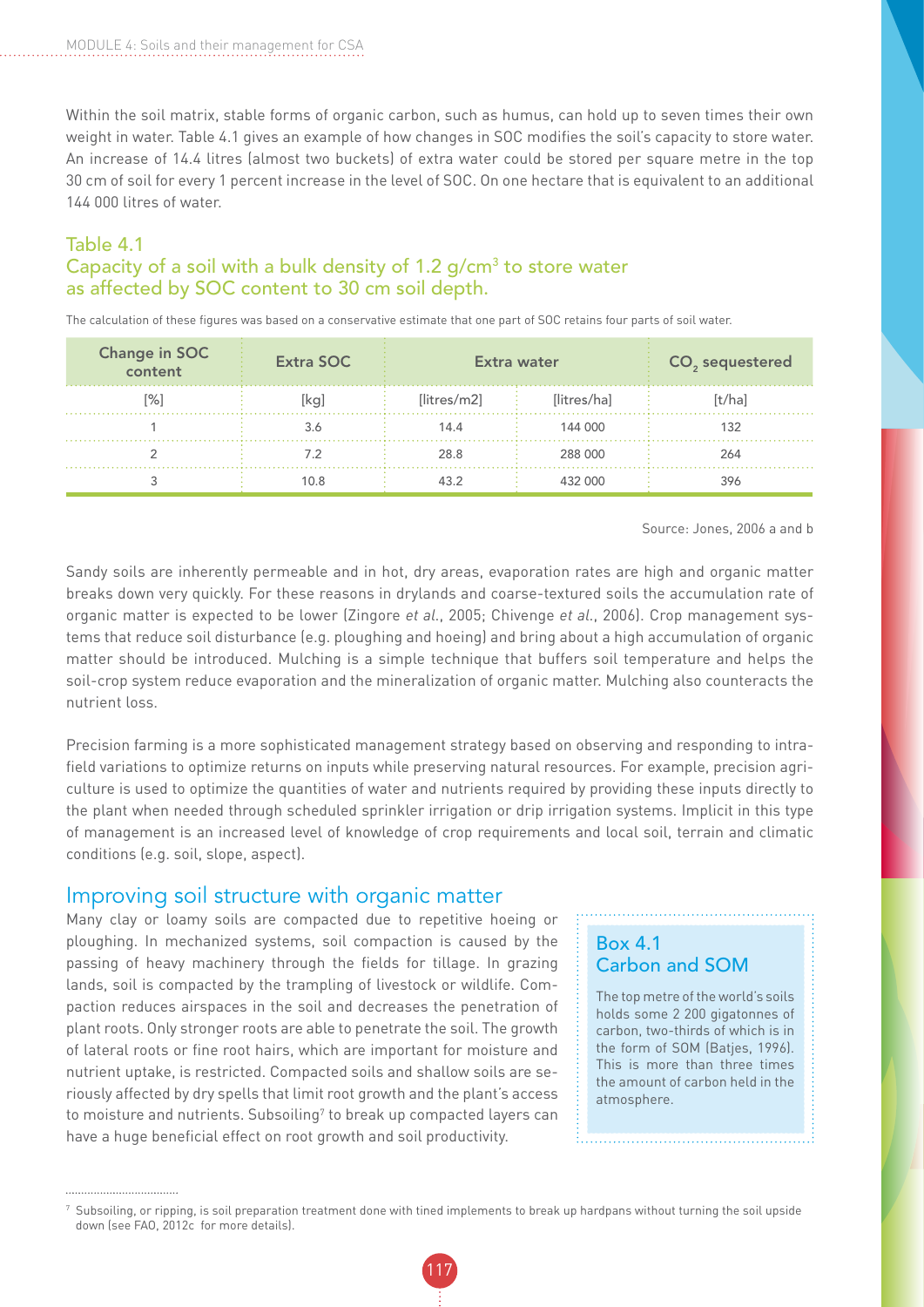Prevention measures should be adopted to avoid soil compaction. An example is controlled traffic systems that minimize traffic and keep compaction in wheel tracks out of the crop area. Another example is minimumtillage in combination with a plant or litter cover. This provides organic matter that enhances the activity of soil fauna (e.g. earthworms and termites). The burrowing of these soil organisms breaks up compacted layers and incorporates SOM from the surface into the soil. Also, specific cover crops with strong roots such as radish or pigeon peas can be used to penetrate and break up compacted soils layers. In time, practices such as conservation agriculture (that combine minimized soil disturbance with increased soil cover and crop diversification) will allow SOM to build up and increase the soil's resilience to climate change. Such practices build up a cover of protective vegetation or litter that foster the biological-tillage activity of macro-fauna (such as earthworms) that burrow and make channels for air and water. These practices also incorporate and break down organic matter in the soil.

#### Managing soil organic matter for soil carbon sequestration

Soil carbon stocks and the mitigation potential they provide depend on the agroclimatic zone, the land use type and the intensity of use. The rate of SOM decomposition and turnover depends primarily on the combined effects of the soil biota, temperature, moisture and its chemical and physical composition. It is also affected by the previous land use and natural resource management practices (particularly the mechanical disturbance of the soil).

Tillage-based agricultural practices over the last 50 to 100 years, which are associated soil degradation, have caused SOC levels in many regions to decline by one to three percent. As shown in Table 4.1, a three percent loss in SOC not only represents a significant loss of water storage (432 000 litres per hectare) but also represents nearly 400 tonnes of extra CO $_{\rm 2}$  per hectare emitted into the atmosphere. Loss of SOC and water holding capacity is associated with practices such as the elimination of perennial groundcover, repetitive cultivation or continuous grazing, bare fallows, removal of crop residues and grassland burning.

The monoculture of cash crops and the high use of external inputs have been an approach farmers have adopted to achieve the highest possible yields with minimal labour. However, fossil fuel prices have increased, and the production of energy-intensive mineral fertilizers and pesticides is a major source of GHG emissions. Moreover, when incorrectly applied, these inputs leach into water resources and the resulting water contamination has serious deleterious effects on ecosystems and human health. Diversified crop rotations and improved techniques for the management of fertilizer, seeds and pesticides can make the application of inputs more efficient. This reduces the wastage of external inputs and thereby reduces the amount of inputs needed. Greater efficiency in this area can also potentially lower GHG emissions. By improving soil structure and increasing soil biodiversity, no-till cultivation and the control of soil compaction will also reduce GHG emissions, which result mainly from anaerobic soil conditions.

#### Boosting nutrient management

With agricultural intensification, organic fertilizers (manure, compost and plant residues) are increasingly supplemented by inorganic or synthetic fertilizers, which provide required crop nutrients, including:

- • Macronutrients (e.g. nitrogen, phosphorus, potassium, calcium, magnesium and sulphur); and
- • micronutrients (e.g. boron, chlorine, copper, iron, manganese, molybdenum, zinc and nickel).

Mechanized systems emit considerable GHG emissions as does the manufacturing and processing of synthetic nitrogen fertilizers. In 2007, the global emission of GHGs from the production and application of nitrogen fertilizers amounted to 750 to 1 080 million tonnes of CO $_2$  equivalent, or about one to two percent of total global GHG emissions (Niggli *et al*., 2009). The fertilizer industry recognizes that it contributes directly and indirectly to emissions of GHGs, particularly CO<sub>2</sub> and N<sub>2</sub>O, through the production, distribution and use of fertilizers. The industry is encouraging clean technologies and greater efficiencies in the manufacture and application of fertilizers (IFA, 2009).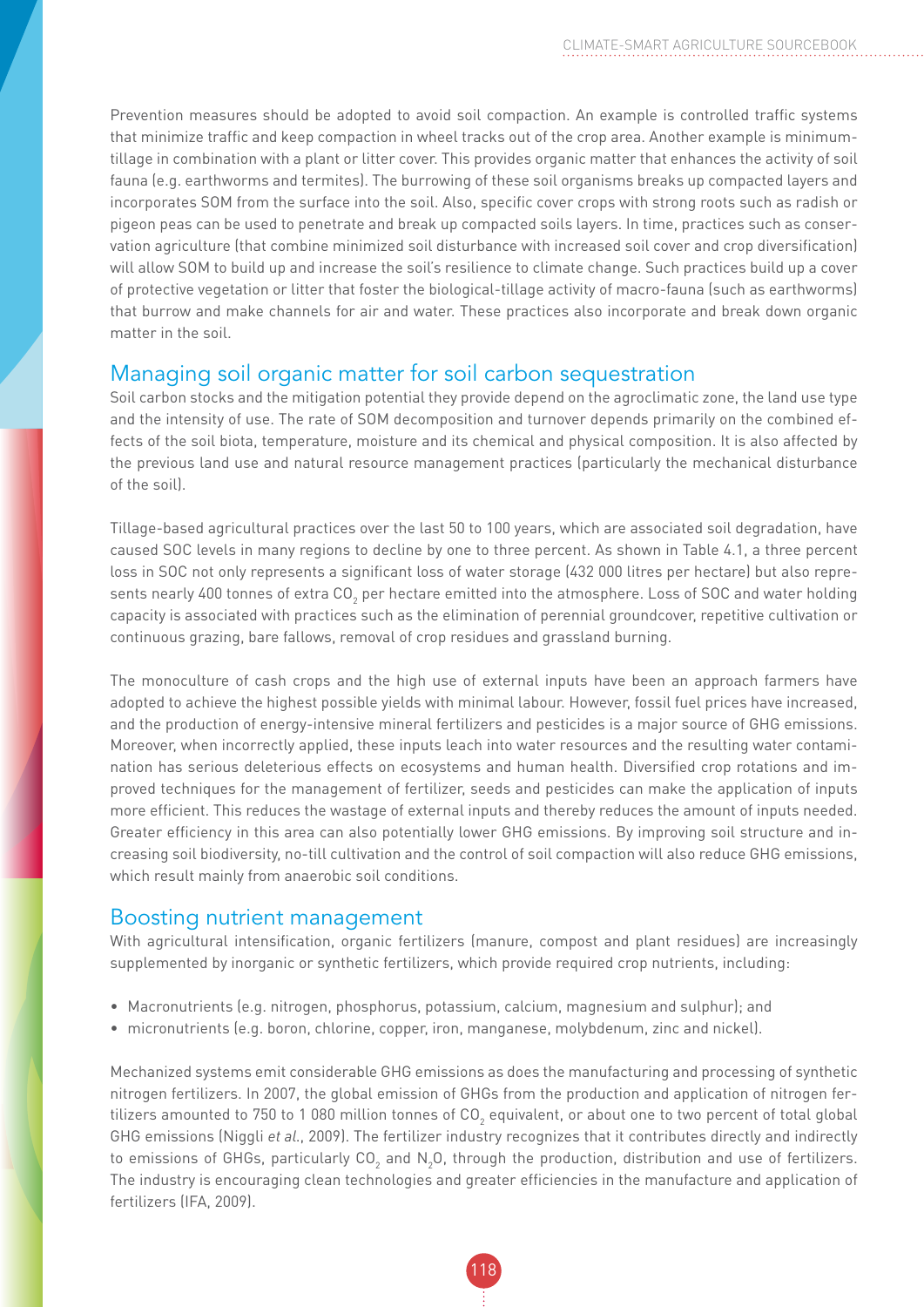Nitrogenous fertilizers are the most widely used fertilizers and deliver huge benefits in terms of productivity, especially in nutrient-depleted soils. However, these fertilizers also have a high potential for environmental damage in terms of GHG emissions and nitrate pollution:

- • Through the activity of soil micro-organisms, organically-bound nitrogen in soil is mineralized as ammonia (NH<sub>3</sub>) and ammonium ions (NH<sub>4</sub>-) and then transformed (nitrified) into nitrates (Jiang and Bakken, 1999). Nitrate ions are not attracted to clay and SOM particles (both of which are negatively charged) so they move freely with the soil water and can be leached from the soil through drainage.
- • In addition, in oxygen-limited soils, denitrifying organisms will reduce nitrate to nitrous oxide, a GHG with about 300 times the warming effect of CO<sub>2</sub>.
- • Finally, cultivation (ploughing and hoeing) disturbs the soil and the formation of new aggregates, which encourages microbial activity and the rapid mineralization of SOM.

Between 79 and 98 percent of the nitrogen loss from agricultural soils is largely determined by the nitrate content of the soil just before the rainy season starts (i.e. resulting from the mineralization of organic nitrogen in the post-harvest season when temperatures are high, not from unused fertilizer applied earlier in the year). It is estimated that fertilized soils release more than 2 billion tonnes (in terms of CO $_{_2}$  equivalents) of GHGs every year (Scherr and Sthapit, 2009b).

These GHG emissions can be reduced by achieving greater efficiencies in fuel use for mechanical field operations and irrigation; making changes in the rates, timing and type of nitrogen fertilizer applications; using slow release fertilizers that control the formation of nitrates; and adding nitrification inhibitors containing ammonium to fertilizer. These practices will help synchronize the demand and supply of nitrogen.

Agronomic management can also control the biological processes that cause nitrate leaching and produce GHG emissions. Cropping patterns should provide enough structural carbohydrates (e.g. lignin) along with nitrogen to allow the nitrogen produced from decaying surface residues to be released slowly and contribute to the growth of the following crop while minimizing losses (Huggins *et al*., 1998; Gregorich *et al*., 2001; Gál *et al*., 2007).

There is common consensus that zero tillage and conservation agriculture systems will considerably reduce nitrate leaching (Macdonald *et al*., 1989). This is because, unlike mechanical tilling practices, zero tillage and conservation agriculture leave the soil undisturbed, which decreases mineralization and the subsequent production of nitrates. Cover crops take up the nitrogen and reduce its loss from the soil. At the same time, unused mineralized nitrogen remains distributed within smaller pores and is not washed out of the soil (Bergström, 1995; Davies *et al.*, 1996; Gors *et al*., 1993). However, where no-till is used without cover crops and with herbicides to manage weeds, the effects on nitrogen uptake and reduced leaching, as well as on yields, may be less evident.

#### The positive effects of the above principles will be optimized and losses minimized by integrating soil-cropwater management practices, identifying the spatial variability within the given land area and fields, and using precision-farming techniques to apply fertilizer and water in ways that are highly efficient and site-specific. Below, Boxes 4.3 and 4.4 illustrate those principles.

#### Box 4.2 Inorganic fertilizers

Current use of inorganic fertilizers is estimated at 102 million tonnes worldwide. Its use is concentrated in industrial countries and some irrigated areas of developing countries.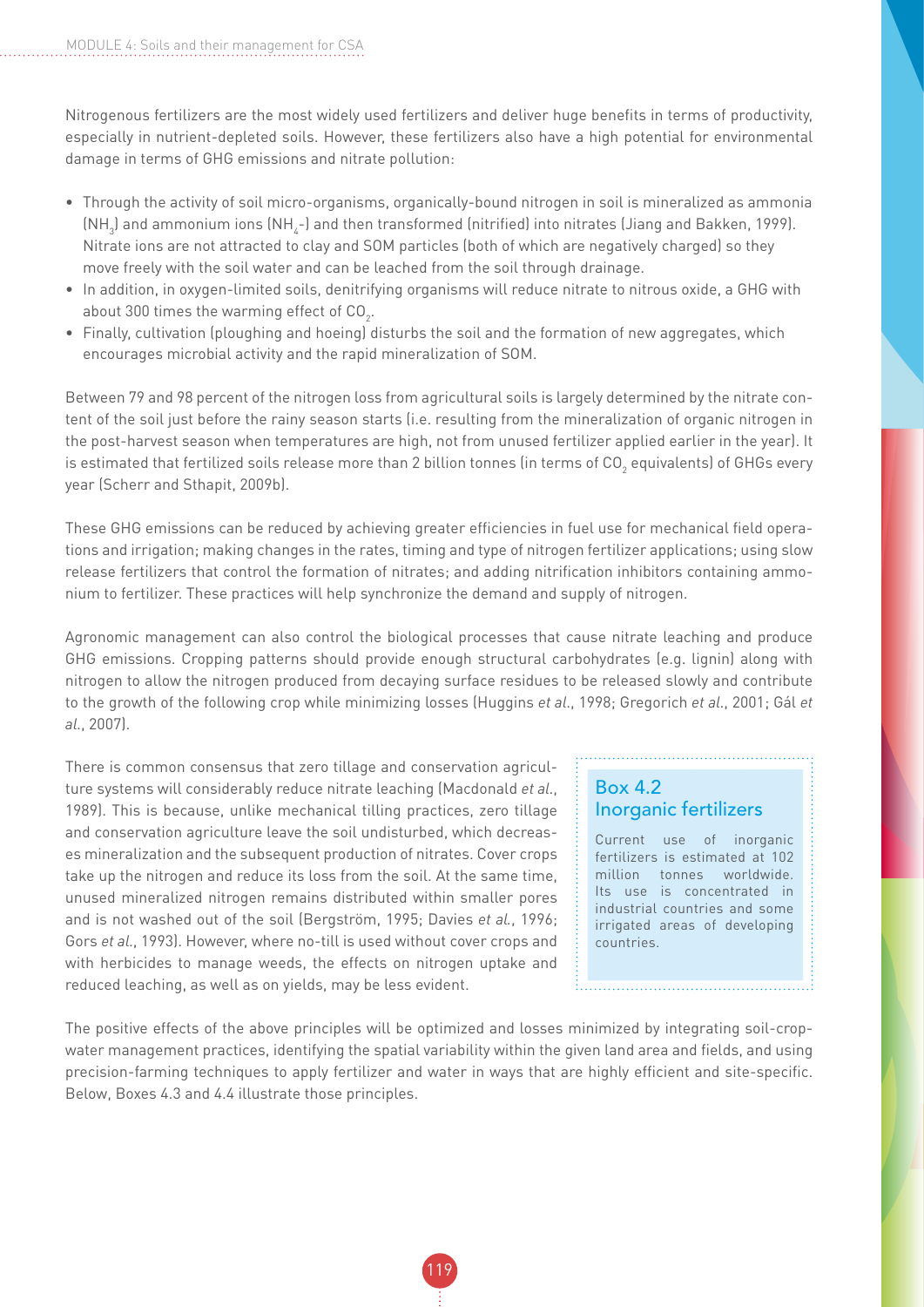## 4.4 Successful examples of soil management practices for climate-smart agriculture with a focus on resilience

### Integrated soil-crop-water management

The sound management of soil-crop-water interrelations can increase SOM levels, improve the soil's nutrient retention capacity and enhance soil biota. This integrated management can provide optimum physical and biological conditions for crop production (food, fibre, fodder and trees).

In cropping systems, good management practices would include:

• Direct seeding (no-tillage); improved protective soil cover through cover crops, crop residues or mulch; and crop diversification through rotations (e.g. incorporating deep rooting plants and perennials pasture leys for integrated crop-livestock systems).

Burning of crop residues should be avoided by all means.

- • Integrated soil fertility management (inorganic and organic) to alleviate the problem of low nutrient retention capacity, which is more pronounced in tropical and subtropical soils where there is a quick turnover of SOM and organic compounds. Agronomic systems should be adopted that increase the protection of carbon and nitrogen from rapid mineralization. Integrated soil fertility management is a strategy used worldwide in intensified cropping systems to combine inputs of organic matter (mulch, compost, crop residues, green manure) with fertilizers to address or prevent macro- and micro-nutrient deficiencies.
- Precise management of nitrogen. The recycling of nitrogen on the farm by using manure and nitrogen fixing plants is the predominant technique used in organic and low external input agriculture to enhance soil quality and provide nutrients. When using this technique, proper timing and management are essential. Nutrients need to be delivered to the plant in times of peak demand. Organic and green manures, as well as nitrogen from legumes, can be managed very precisely through crop rotations that include cover and catch crops (for more details see Thorup-Kristensen *et al*., 2003).
- • Herbicides and other weed management options.
- Physical conservation structures (such as bunds, drainage).
- • Irrigation, partial irrigation where needed or possible (see Module 3 on water management).
- • Robust sources of information and extension that are tailored to local conditions.

In grazing systems, SOM can be increased through controlled grazing, which reduces vegetation degradation and restores grassland diversity. Reducing burning to the absolute minimum also increases SOM. However, in common property lands, burning is often a preferred strategy for enhancing phosphorus and encouraging young growth for grazing animals (also see Module 8 on livestock). Pasture cropping, a practice where an annual crop is grown out-of-phase with perennial pasture, builds soil at higher rates than perennial pastures alone. This is due to the year-round transfer of soluble carbon to the root-zone and the maintenance of the humification process in the non-growth period of the perennial (Cluff and Seis, 1997).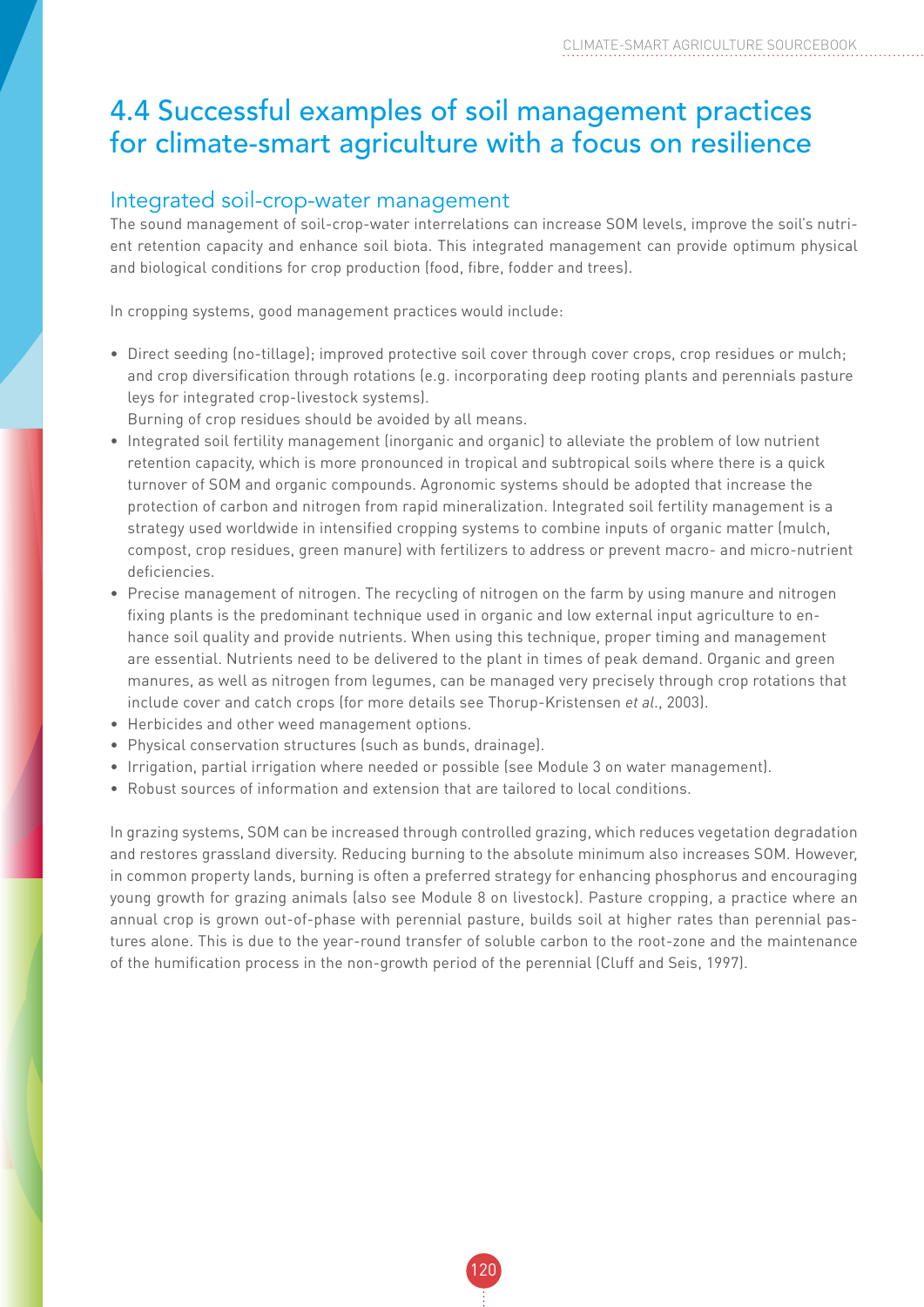### Box 4.3 Honduras: Quesungual Slash and Mulch Agroforestry System

Slash and burn is a traditional form of agriculture practiced by small-scale farmers on around 20 percent of the tropical land area. Despite the short-term benefits obtained from its use (e.g. firewood, nutrients for crop development and reduced incidence of pests and diseases), it is recognized as an environmentally unfriendly practice that does not guarantee food security and exacerbates natural resource degradation and climate change.

In southwest Honduras, in the early 1990s, experts from FAO identified native farming practices and worked together with farmers to develop a suitable production system to replace the slash-and-burn system. The 'Quesungual Slash and Mulch Agroforestry System' (QSMAS) is a smallholder production system that uses a set of technologies for the sustainable management of vegetation, soil, water and nutrients in drought-prone areas of the sub-humid tropics. QSMAS can be considered a model system that applies conservation agriculture principles to achieve sustainable food security and ensure the delivery of other ecosystem services in droughtprone hillsides that must deal with the impacts of land degradation and climate change.

#### The basic Principles behind QSMAS success:

#### No Slash & burn

Management (partial, selective and progressive slash-and-prune) of natural vegetation.

# 2 Permanent soil cover

Continual deposition of biomass from trees, shrubs and weeds, and throgh crop residues.

3 Minimal<br>3 disturbance of soil

No tillage, direct seedling and reduced soil disturbance during agronomic practices.



Appropriate application (timing, type, amount and location) of fertilizers.







Source: R. Vargas based on Castro *et al*., 2008 and 2009

### Water use efficiency and irrigation

As the climate changes, more attention should be placed on using water efficiently, reducing evaporation and enhancing infiltration and moisture retention in the soil profile through SOM management combined with the use of more drought-resilient species (see Module 3 on climate-smart water management).

Waterlogging from soil compaction, the over-application of irrigation water, inadequate drainage or soil puddling in paddy rice systems produces CH $_{_4}$  emissions. Avoiding these emissions is particularly important as CH $_{_4}$  is a much more powerful GHG than CO $_{_2}$ . After 20 years, CH $_{_4}$  has a global warming potential 72 times higher than CO<sub>2</sub>.

Irrigation increases crop and grassland productivity, particularly in drylands. The decomposition of roots and unharvested above-ground plant materials increases SOC, which delivers multiple benefits. The specific context will determine the most appropriate rainfed or irrigated system, as there are trade-offs that may need to be made. For example in irrigated systems, a trade-off may need to be made between reducing fossil fuel use and GHG emissions by using a gravity-fed irrigation and optimizing the efficiency of water use by using sprinkler or drip irrigation that emit more GHGs because they require fossil fuels for pumping water and transport. Addressing soil and water salinity in agricultural landscapes involves reducing salinity and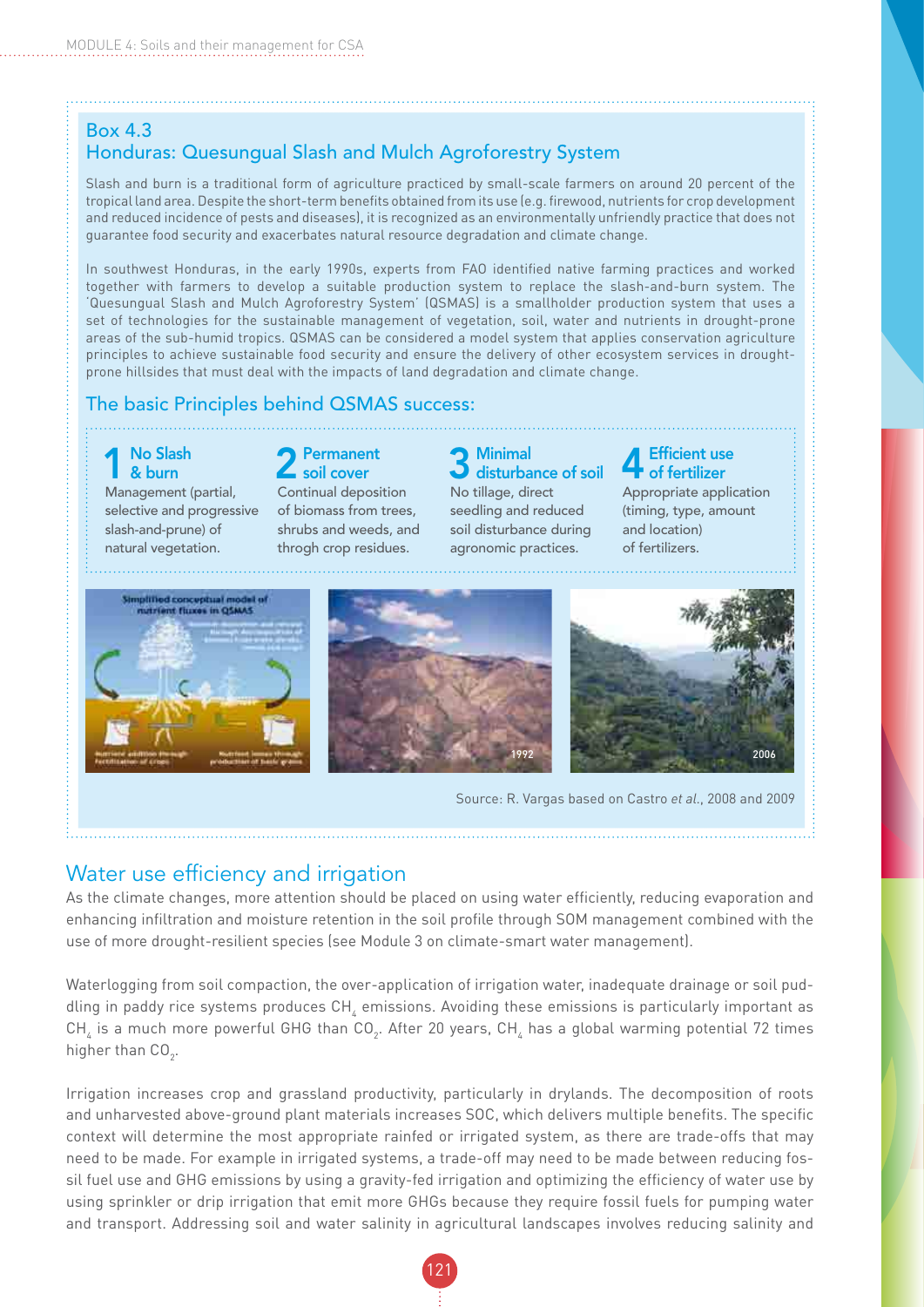using salt-affected soils and saline water through innovative soil and water management technologies and practices (Sakadevan and Nguyen, 2010). Integrated soil and water management practices for adapting to existing soil and water salinity and mitigating the potential development of salinity include: accurate irrigation scheduling (Howell, 2003); permanent raised bed (Akbar *et al*., 2007); and soil conservation and management practices, such as reduced tillage, the incorporation of crop residues, gypsum and manure application, crop rotation and cover crops to increase soil organic matter, soil water holding capacity and infiltration.

#### Box 4.4 The traditional Minga system for drought management

Twenty-eight years ago, farmers from the Chiquitania region of Santa Cruz, Bolivia established a community adaption plan for climate change. As part of the plan, they have developed a practice for harvesting rainwater to cope with the greater fluctuations in rainfall, as well as the increased concentration and high variability of rains. Using a diversified production system, they grow maize, cassava, peanuts and organic coffee.

The practice consists in digging a row close to the plants, filling it with manure and then covering it with mulch or vegetation residues. According to the farmers, this technique has increased their yields and kept production stable even during droughts. The manure improves the soil structure, thereby increasing water storage. It also increases the soil's nutrient content. Currently, this technique is being spread by the Instituto Nacional de Innovación Agropecuaria y Forestal and FAO to other communities to help them cope with water scarcity resulting from climate change.

122





Community training **Preparing the manure** Preparing the manure





Digging the row **Filling** the row with manure







Source: R. Vargas based on FAO-ICDS Bolivia, Photos Willy Barba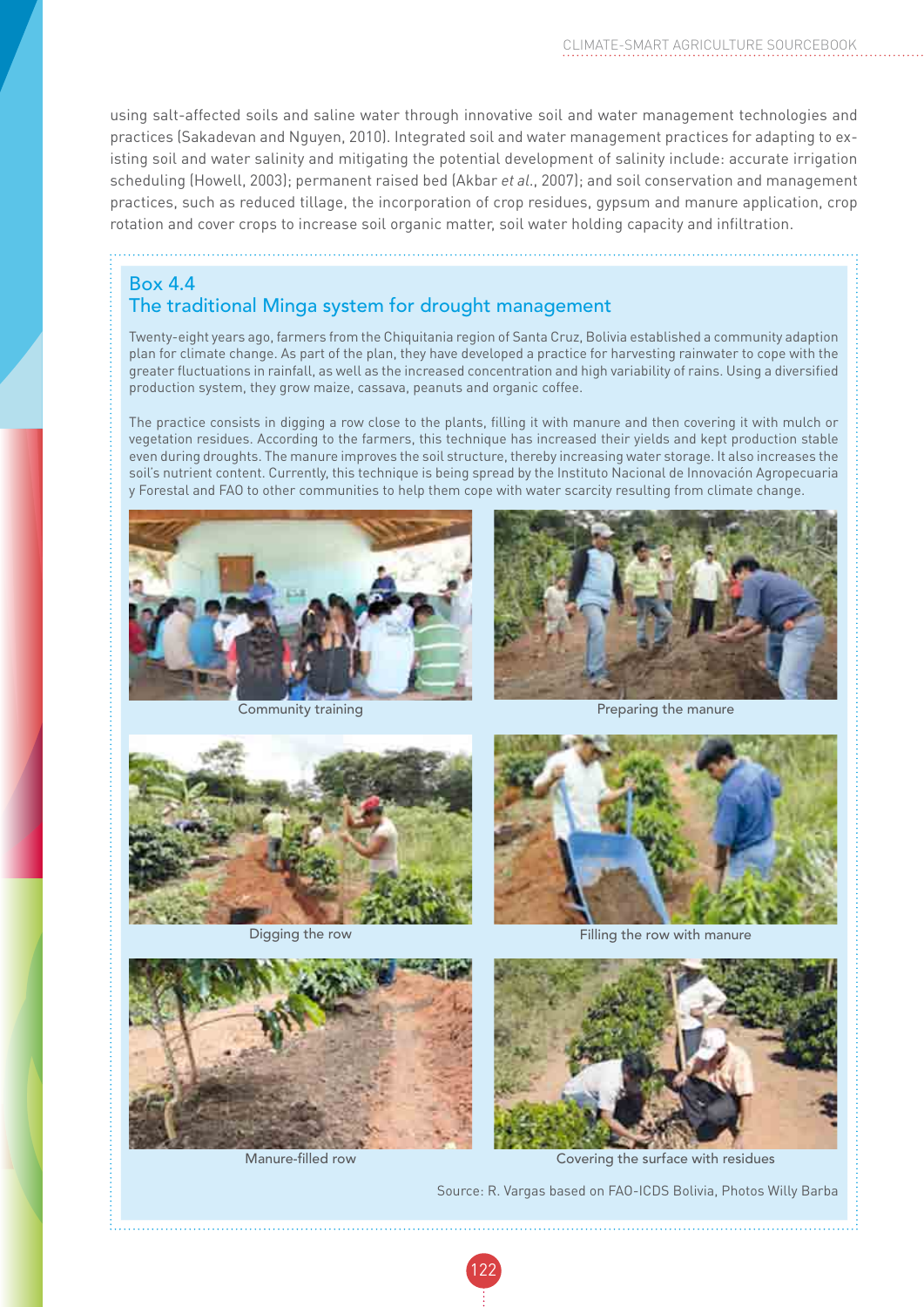#### Restoring degraded soils for climate change resilience

The world's soils are estimated to have a high potential for carbon sequestration because SOC content can be effectively conserved and also readily restored or increased through appropriate land uses and agricultural management practices which can potentially be applied at landscape level (Corsi *et al*., 2012). The widespread restoration of degraded soils is vital for carbon sequestration and can be achieved by increasing SOM content in the soil and reducing erosion and polluting factors. The highest potential for carbon sequestration is in degraded soils. However, initiating the process is slower on these soils because the soil microbial population that drives the SOC and nutrient cycles requires specific nutrient ratios that take time to achieve (Stevenson, 1986). Soil erosion by water (rainfall and runoff) or wind can be reduced by a range of soil and water conservation measures, including: maximizing vegetative cover, enhancing soil surface rugosity (clods, tied ridges); contour farming (bunds; diversion ditches); and reducing the degree and length of slopes (progressive and bench terracing). Tree planting can have win-win-win benefits in most systems (apart from light-sensitive crops). Planting trees introduces organic matter at a greater depth in the soil and can reduce wind erosion (see also Module 8 on forests). Soil carbon can be enriched by minimizing tillage, using cover crops or mulch, growing and incorporating green manures or applying biochar (see Box 4.5 below).

Green manures boost SOM and labile carbon, but they also disturb soil structure and do not maintain a protective litter, residue or plant cover.

More research is needed on the potential effects of biochar for reducing soil fertility in the longer term, binding and reducing the efficacy of some agricultural chemicals, and inhibiting microbial processes due to production of ethylene. In many contexts, because of the prohibitive cost of biochar, it is not an economically viable option.

#### Box 4.5 Biochar

Biochar is a stable, carbon-rich form of charcoal that can be applied to agricultural land as an element of agronomic or environmental management. It can be produced by pyrolysis, where biomass is heated with little or no oxygen (Sparkes and Stoutjesdijk, 2011). Possible biomass sources for biochar include: milling residues (e.g. rice husks, sugar cane bagasse); crop and logging residues; biofuel crops; municipal wastes; and animal manure. The suitability of the biomass for biochar production depends on its lignin content (Eagle *et al.,* 2012).

Biochar, because of its porous nature, high surface area and its ability to absorb soluble organic matter and inorganic nutrients is thought to have benefits for sustainable agricultural productivity. It increases biological activity and improves nutrient use efficiency, hence reducing NO $_2$  emissions and carbon sequestration. The use of biochar is new and more research is needed on the potential benefits and risks of its use in agricultural soils. There is a high variability in properties and its cost effectiveness depends on the biomass source and distance to the pyrolysis plant. Also, not all soils or crops show the same improvements when biochar is applied, and there may be risks associated with increased alkalinity.

#### Adaptive management capacity

Climate change impacts are complex and will affect natural resources and ecosystems in different ways in different places. It is important that communities understand the implications of these potential impacts in their own areas and are able to adapt. There is a need to build on farmers' knowledge and innovations and develop local capacity of land users to manage their soil systems so that they can build resilience and continue to innovate and adapt to a warming climate and changes in production systems. This requires building on practical farming skills, observation, personal experience, knowledge sharing and developing local capacity for adapting complex agro-ecosystems to change. Examples include breeding locally adapted seeds and livestock, producing organic fertilizers on farms (compost, manure, green manure), managing soil moisture and rainwater harvesting.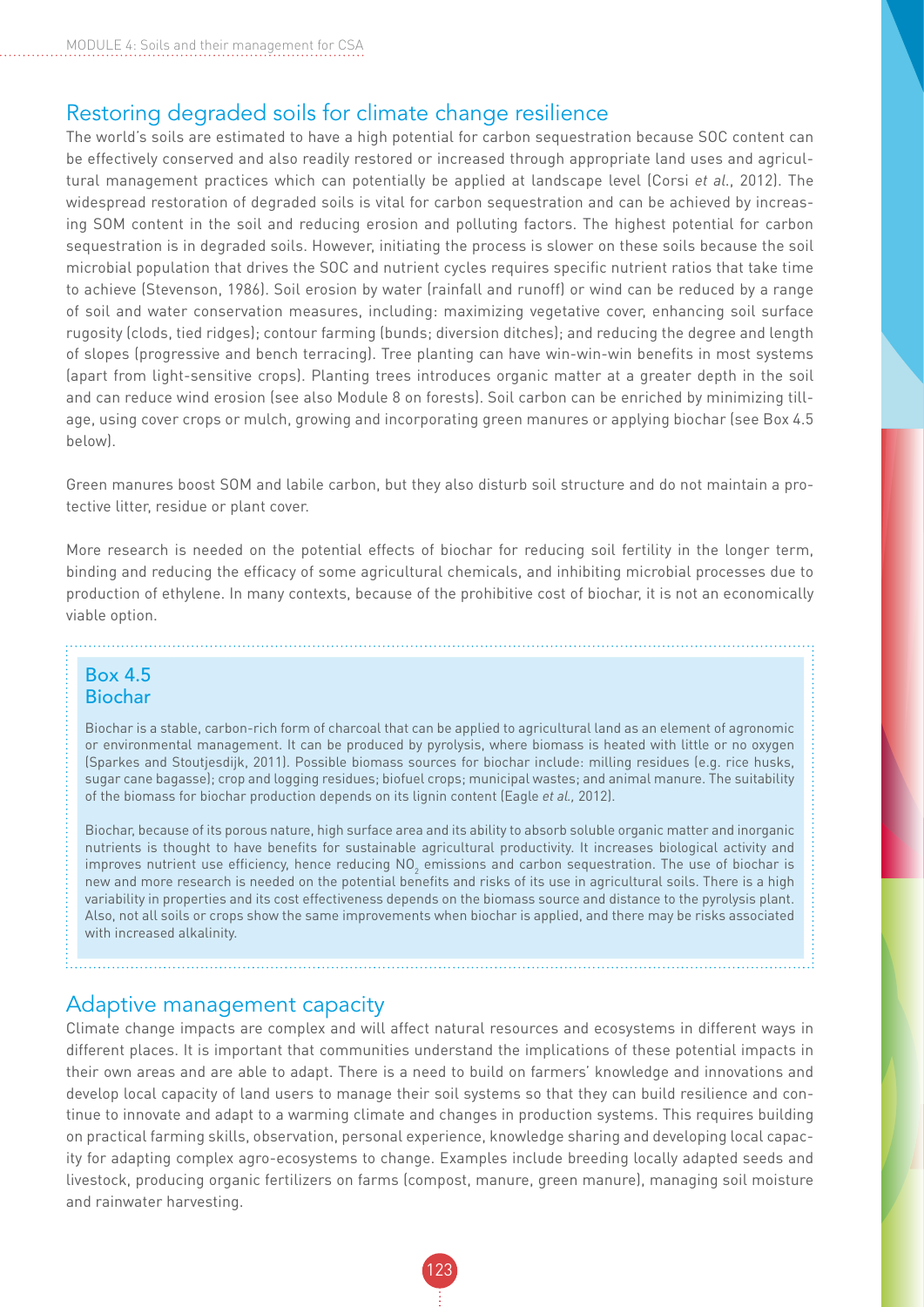# 4.5 Conclusions

A healthy soil is fundamental for sustained agricultural productivity and the maintenance of vital ecosystem processes. To cope with climate change, the different types of production systems (crop, livestock and forest) and the specific practices used to manage them need to be adapted to take into account the diversity and current status of soils (e.g. sand, loam and clay soils, peat soils, sodic soils, shallow soils, nutrient depleted soils) and terrain (e.g. steep and flat lands, wetlands) and climatic conditions (e.g. short rainy seasons, erratic rains, high temperatures, storms).

Diversified production systems and land uses will conserve the diversity of plant and animal species and varieties in the agro-ecosystem; provide diverse habitats for beneficial predators and pollinators; and reduce farmers' risk and vulnerability if one or more crops fail or if other farming enterprises collapse. Management practices that do not deplete SOC content, but rather increase it from year to year through organic matter management, will bring win-win-win benefits. They will create productive soils that are rich in carbon, require fewer chemical inputs and maintain vital ecosystem functions, such as the hydrological and nutrient cycles. There is a need to shift away from specialized high-input systems towards the design and adoption of more integrated production systems (crop-livestock, agroforestry, agropastoral) that will reduce inorganic fertilizer use and the resulting GHG emissions. Integrated production systems also diversify farm outputs, sustain yields and reduce vulnerability to climate change and other shocks.

124

## **Notes**

This module was written by Sally Bunning (FAO), Sandra Corsi (FAO) and Ronald Vargas (FAO).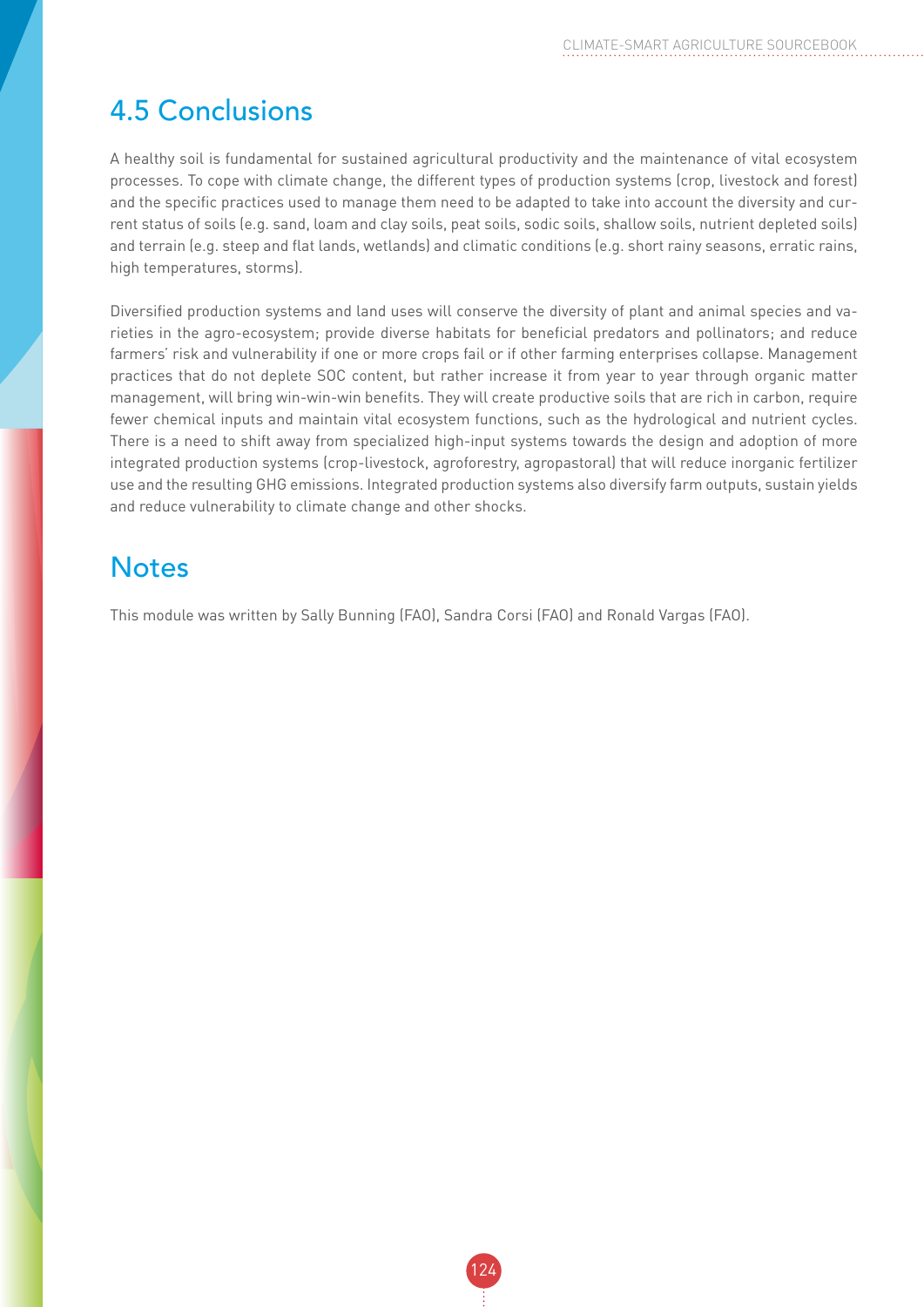# Acronyms

| C               | carbon                                                     |
|-----------------|------------------------------------------------------------|
| <b>CEH</b>      | Centre for Ecology and Hydrology                           |
| CH <sub>2</sub> | methane                                                    |
| CO <sub>2</sub> | carbon dioxide                                             |
| GHG             | greenhouse gas                                             |
| IFA.            | International Fertilizer Industry Association              |
| <b>INIAF</b>    | National Institute of Agricultural and Forestry Innovation |
| <b>IPCC</b>     | Intergovernmental Panel on Climate Change                  |
| <b>ISFM</b>     | integrated soil fertility management                       |
| N               | nitrogen                                                   |
| NH <sub>3</sub> | ammonia                                                    |
| $NH_{2}$ -      | ammonium ions                                              |
| N,0             | nitrous oxide                                              |
| <b>NRSC</b>     | Natural Resources Conservation Service                     |
| <b>SCCC</b>     | Soil Conservation Council of Canada                        |
| <b>SOC</b>      | soil organic carbon                                        |
| <b>SOM</b>      | soil organic matter                                        |
| <b>SRI</b>      | Systems of Rice Intensification                            |
| <b>USDA</b>     | United States Department of Agriculture                    |
|                 |                                                            |

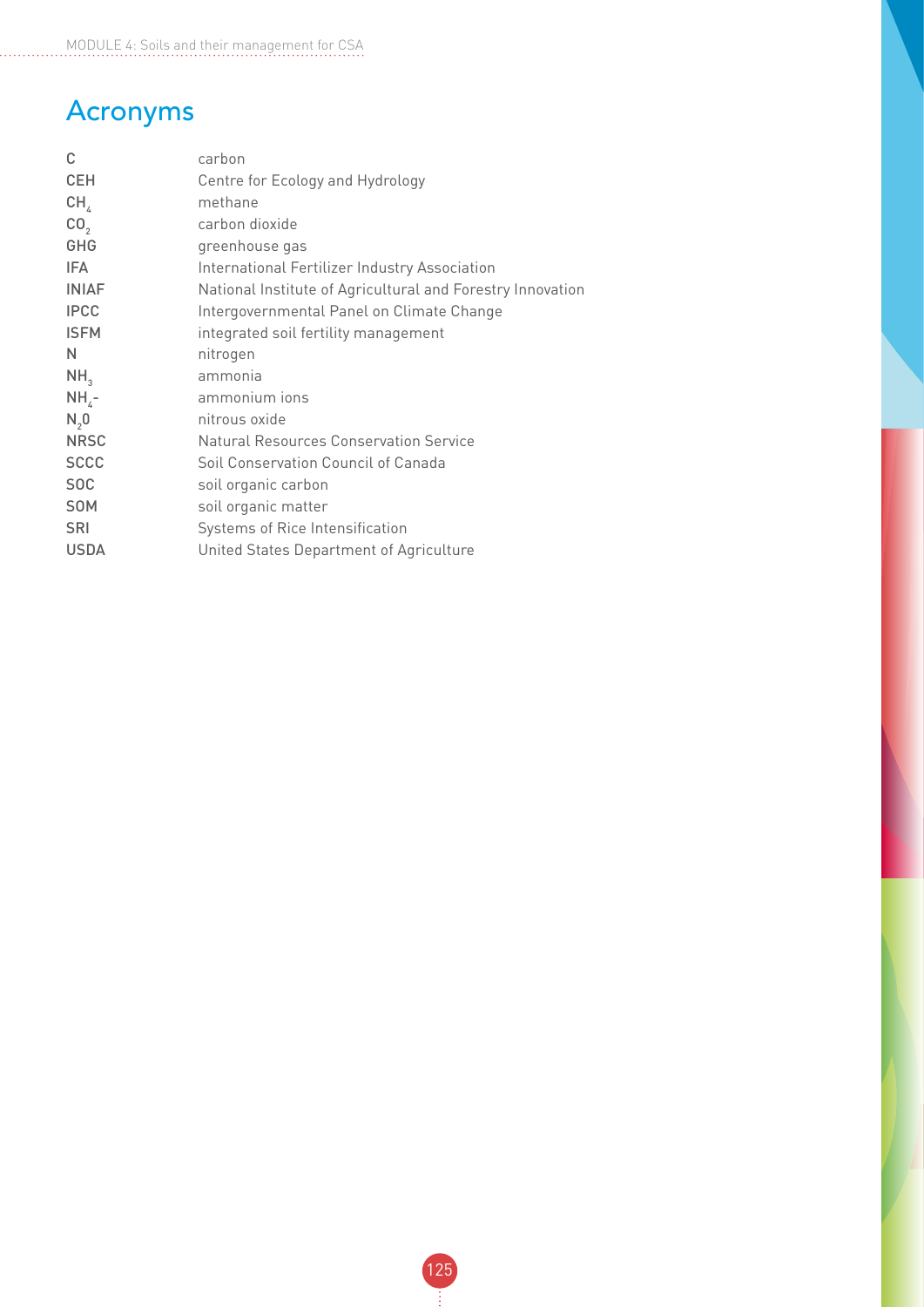## **References**

Akbar, G., Hamilton, G., Hussain, Z. & Yasin, M. 2007. Problems and potentials of permanent raised bed cropping systems in Pakistan. Pakistan Journal of Water Resources, 11(1): 11–21.

Altieri, M.A., Marcos, L.A., Bittencourt, H.V., Kieling, A.S., Comin, J.J. & Lobsyo, P.E. 2011. Enhancing crop productivity via weed suppression in organic no-till cropping systems in Santa Catarina, Brazil. Journal of Sustainable Agriculture, 35 (8): 1 15. Taylor & Francis Group, LLC.

Batjes, N.H. 1996. *Total carbon and nitrogen in soils of the world.* European Journal of Soil Science, 47 (2): 151–163.

Bergström, L. 1995. *Leaching of dichlorprop and nitrate in structured soil.* Environmental Pollution, 87: 189– 195.

Bot, A. & *Benites, J.* 2005. The importance of soil organic matter key to drought-resistant soil and sustained food production. FAO Soils Bulletin. No. 80, Rome.

Bouman, B.A.M., Peng, S., Castaňeda, A.R. & Visperas, R.M. 2005. *Yield and water use of irrigated tropical aerobic rice systems*. Agricultural Water Management, 74: 87–105.

Brown, S. & Lugo, E. 1990. *Tropical secondary forests*. Journal of Tropical Ecology, 6: 1–32.

Campbell, C.A. 1998. *Possibilities for future carbon sequestration in Canadian agriculture in relation to land use changes.* Climate Changes, 40: 81–103.

Castro, A., Rivera, M., Ferreira, O., Pavón, J., García, E., Amézquita, E., Ayarza, M., Barrios, E., Rondon, M., Pauli, N., Baltodano, M.E., Mendoza, B., Wélchez, L.A., Cook, S., Rubiano, J., Johnson, N. & Rao, I.M. 2008. *Dynamics of nitrogen and phosphorous in Quesungual Slash and Mulch Agro-forestry System*. Cali, Colombia.

Castro, A., Rivera, M., Ferreira, O., Pavón, J., García, E., Amézquita, E., Ayarza, M., Barrios, E., Rondon, M., Pauli, N., Baltodano, M.E., Mendoza, B., Wélchez, L.A., Johnson, N., Rubiano, J., Cook, S. & Rao, I.M. 2009. *Improving the efficiency of rain water use on hillsides in the sub-humid tropics: agricultural & environmental benefits of Quesungual system*. Cali, Colombia.

Cerri, C.E.P., Easter, M., Paustian, K., Killian, K., Coleman, K., Bernoux, M., Falloon, P., Powlson, D.S., Batjes, N.H., Milne, E. & Cerri, C.C. 2007. *Predicted soil organic carbon stocks and changes in the Brazilian Amazon between 2000 and 2030*. Agriculture, Ecosystems and Environment, 122: 58–72.

Charman, P.E.V. & Roper, M.M. 2000. Soil organic matter (SOM). In P.E.V. Charman & B.W. Murphy, eds. Soils: Their Properties and Management. 2nd Ed. Oxford University Press. 260–270 pp.

Chivenge, P.P., Murwira, H.K., Giller, K.E., Mapfumo, P. & Six, J. 2006. *Long-term impact of reduced tillage and residue management on soil carbon stabilization: implications for conservation agriculture on contrasting soils.* Soil Tillage Res., 94: 328–337.

Cluff, D. & *Seis, C.* 1997. *Should farmers and graziers be garmers and fraziers?* In Landcare Best Practice: 22–23. Landcare Changing Australia National Conference, Adelaide.

Cole, C.V., Paustian, K., Elliott, E.T., Metherell, A.K., Ojima, D.S. & Parton, W.J. 1993. *Analysis of agroecosystem carbon pools.* Water, Air and Soil Pollution, 70: 357–371.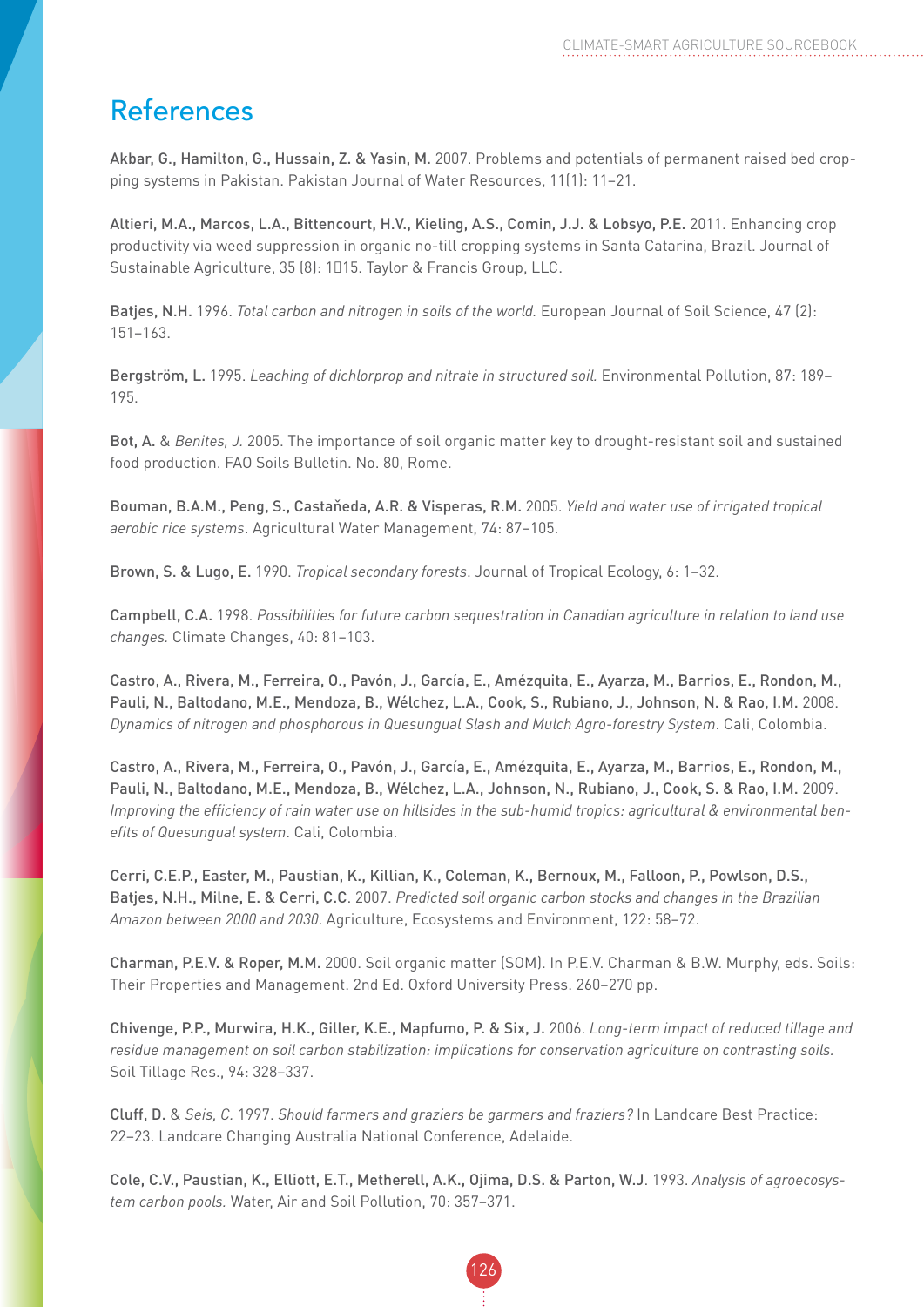Conant, R.T, Paustian, K., Del Grosso, S.J. & Parton, W.J. 2005. *Nitrogen pools and fluxes in grassland soils sequestering carbon*. Nutrient Cycling in Agroecosystems, 71: 239–248.

Corsi, S., Friedrich, T., Kassam, A., Pisante, M. & Sà, J.M. 2012. *Soil organic carbon accumulation and carbon budget in conservation agriculture: a review of evidence*. Vol. 16. FAO Integrated Crop Management.

Couwenberg, J. 2011. *Greenhouse gas emissions from managed peat soils: is the IPCC reporting guidance realistic?* Mires and Peat, 8: 1–10. (available at http://www.mires-and-peat.net/)

Davies, D.W., Garwood, T.W.O. & Rochford, A.D.H. 1996. *Factors affecting nitrate leaching from a calcareous loam in east Anglia.* Journal of Agric. Science, 126: 75–86. Cambridge University Press.

Derner, J.D. & Schuman, G.E. 2007. *Carbon sequestration and rangelands – a synthesis of land management and precipitation effects*. Journal Soil and Water Conservation, 62: 77–85.

Dormaar, J.F. & Carefoot, J.M*.* 1998. *Effect of straw management and nitrogen fertilizer on selected soil properties as potential soil quality indicators of an irrigated Dark Brown Chernozem.* Canadian Journal Soil Science, 78: 511–517.

Dregne, H.E. & Chou, N.T. 1992. *Global desertification dimensions and costs.* In Degradation and Restoration of Arid Lands, H.E. Dregne, ed. USA, Lubbock Texas Technical University.

**Duiker, W. & Lal, R**. 2000. *Carbon budget study using CO<sub>2</sub> flux measurements from a no till system in central Ohio.* Soil and Tillage Research, 54: 21–30.

Eagle, A.J., Olander, L.P., Henry, L.R., Haugen-Kozyra, K., Millar, N. & Robertson, G.P. 2012. *Greenhouse gas mitigation potential of agricultural land management in the United States: a synthesis of the literature.* Technical Working group on Agricultural Greenhouse Gases Report. Durham, USA, Nicholas Institute for Environmental Policy Solutions, Duke University.

FAO. 2008. *Visual soil assessment (VSA).* Field Guides for Annual crops, Olive orchards, Orchards, Vineyards and Wheat. Rome. (available at http://www.fao.org/docrep/010/i0007e/i0007e00.htm)

FAO. 2011b. *The state of the world's land and water resources for food and agriculture: managing systems at risk.*  Rome.

FAO. 2012. *LADA local level manual for the assessment of land degradation and sustainable land management (in publication).* Rome. (available at www.fao.org/nr/lada)

Farage, P., Ardö, J., Olsson, L., Rienzi, E., Ball, A. & Pretty, J. 2007. *The potential for soil carbon sequestration in three tropical dryland farming systems of Africa and Latin America: a modelling approach.* Soil and Tillage Research, 94(2): 457–472.

Fearnside, P.M. & Barbosa, R.I. 1998. *Soil carbon changes from conversion of forest to pasture in Brazilian Amazonia.* Forest Ecology and Management, 108: 147–166.

Fließbach, A. & Mäder, P. 2000. *Microbial biomass and size density fractions differ between soils of organic and conventional agricultural systems.* Soil Biology and Biochemistry, 32: 757–768.

Follett, R.F. & Reed, D. 2010. *Soil carbon sequestration in grazing lands, societal benefits and policy implications.* Rangeland Ecology & Management, 63: 4–15.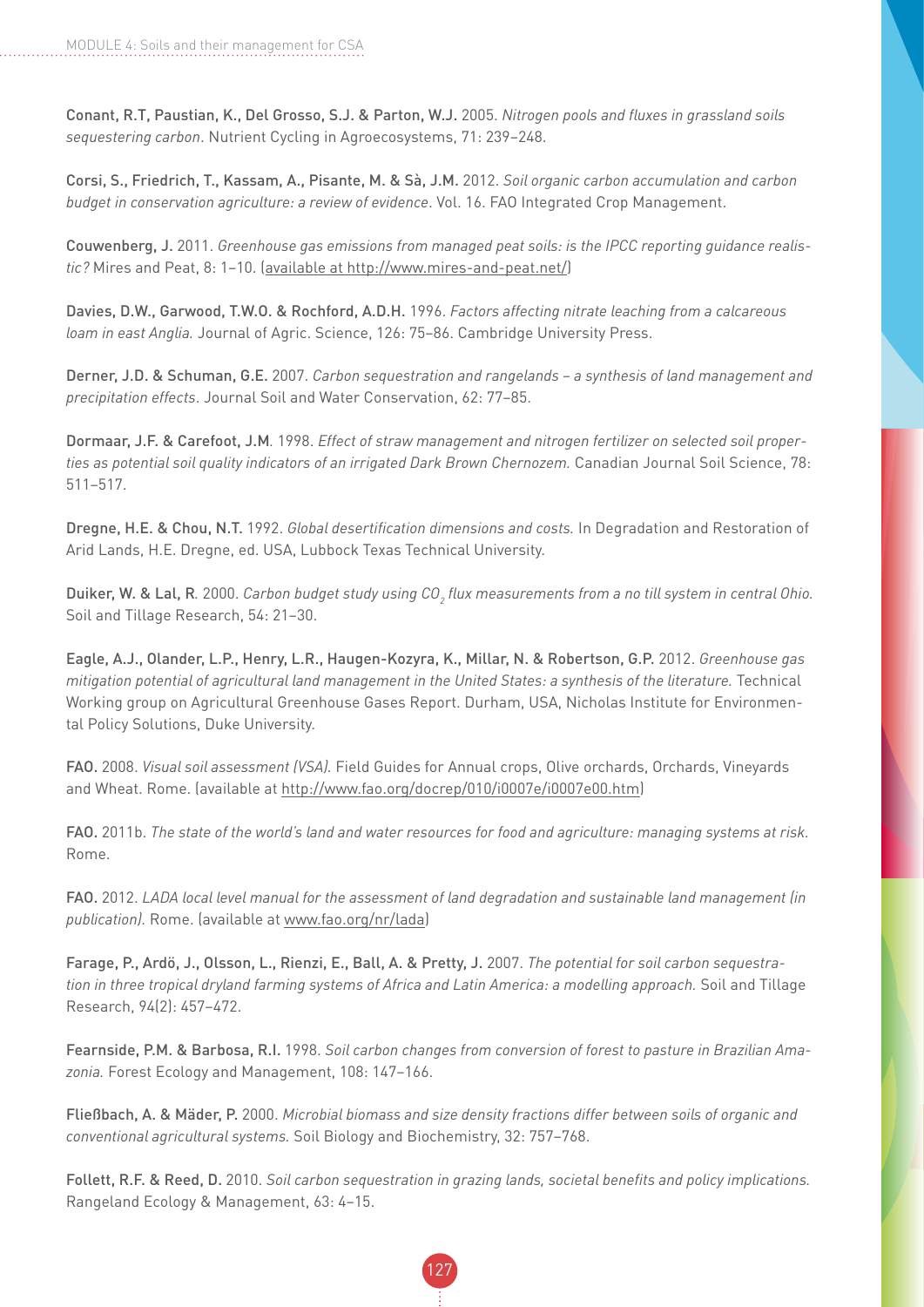Friedrich, T. & Kassam, A. 2009. *Adoption of conservation agriculture technologies: constraints and opportunities.* Invited paper at the IV World Congress on Conservation Agriculture. New Delhi, India.

Gál, A., Vyn, T.J., Michéli, E., Kladivko, E.J. & Mcfee, W.W. 2007. *Soil carbon and nitrogen accumulation with long-term no-till versus moldboard plowing overestimated with tilled-zone sampling depths.* Soil and Tillage Research, 96: 42–51.

Gors, M.J., Howsc, P.W., Lane, P.W., Christian, D.G. & Harris, G.L. 1993. *Losses of nitrate-nitrogen in water draining from under autumn-sown crops established by direct drilling or mouldboard ploughing*. Journal of Soil Science, 44(1): 35–48. (available at http://onlinelibrary.wiley.com/doi/10.1111/j.1365-2389.1993.tb00432.x/ abstract)

Gregorich, E.G., Drury, C.F. & Baldock, J.A. 2001. *Changes in soil carbon under long-term maize in monoculture and legume-based rotation.* Canadian Journal of Soil Science, 81(1): 21–31. (available at http://pubs.aic.ca/doi/ abs/10.4141/S00-041)

Guo, L.B. & Gifford, R.M*.* 2002. *Soil carbon stocks and land use change: a meta analysis.* Global Change Biology, 8(4): 345–360.

Gupta, V.V.S.R., Neate, S.M. & Leonard, E.C. 1997. *Life in the soil.* Cooperative Research Centre for Soil & Land Management.

Hiederer, R. & Kochy, M. 2011. Global soil organic carbon estimates and the harmonized world soil database, 79 p. JRC Scientific and Technical reports. Publications office of the European Union. (available at http://eusoils.jrc.ec.europa.eu/esdb\_archive/eusoils\_docs/other/EUR25225.pdf)

Howell, T.A. 2003. *Irrigation efficiency.* Encyclopedia of Water Science. New York, USA, Marcel Dekker, Inc. 1076 pp.

Huggins, D.R., Clapp, C.E., Allmaras, R.R., Lamb, J.A. & Layese, M.F. 1998. *Carbon dynamics in corn-soybean sequences as estimated from natural carbon-13 abundance*. Soil Science Society of America Journal, 62: 195–203.

IFA (International Fertilizer Industry Association). 2009. *Fertilizers, climate change and enhancing agricultural productivity sustainably.* White paper, Paris. (available at www.fertilizer.org/ifa/content/download/23000/329421/)

Intergovernmental Panel on Climate Change (IPCC). 1997. *Revised 1996 IPCC guidelines for national greenhouse gas inventories.* Reference Manual, Vol. 3. J.T. Houghton, L.G. Meira, L.G. Filho, B. Lim, K. Treanton, I. Mamaty, Y. Bonduki, D.J. Griggs, B.A. Callender, eds.

Jauhiainen, J., Hooijer, A. & Page, S.E. 2011. *Carbon dioxide emissions from an Acacia plantation on peatland in Sumatra, Indonesia.* Biogeosciences Discussions, 8: 8269–8302.

Jiang, Q.Q. & Bakken, L.R. 1999. *Comparison of Nitrosospira strains isolated from terrestrial environments.* FEMS Microbiol Ecol., 30: 171–186.

Jones, C.E. 2006a. *Soil carbon's impact on water retention.* In, Soil, Carbon and Water blog. Border Rivers-Gwydir CMA, Grain & Graze 'Practical clues for pasture cropping' workshops. (available at http://soilcarbonwater.blogspot.it/)

Jones, C.E. 2006b. *Aggregate or aggravate?* Creating soil carbon. In, Soil and Carbon Credits blog. YLAD Living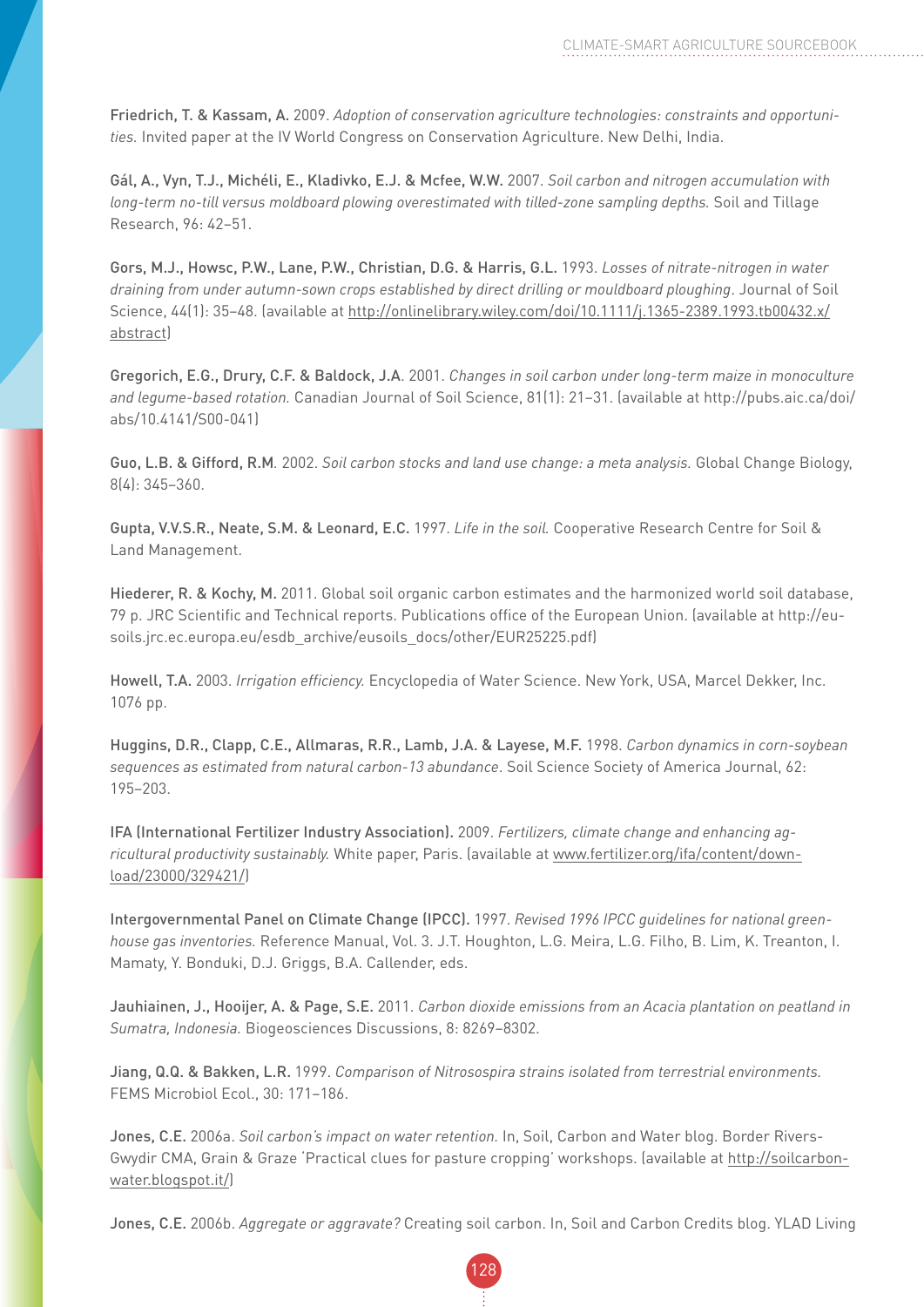Soils Seminars. (available at http://soilcarboncredits.blogspot.it/2006\_03\_01\_archive.html)

Lal, R. 2004. *Soil Carbon Sequestration Impacts on Global Climate Change and Food Security.* Science, 304: 1623–1627. (available at http://www.sciencemag.org/content/304/5677/1623.abstract)

Lobb, D., Kachanoski, R.G. & Miller, M.H. 1995. *Tillage translocation and tillage erosion on shoulder slope landscape positions measured using 137Cs as a tracer.* Canadian Journal of Soil Sci., 75: 211–218.

Lobb, D. & Lindstrom, M.J. 1999. *Tillage translocation and tillage erosion.* Poster Presentation at Manitoba Soil Science Society Meeting. Winnipeg, Canada.

Macdonald, A.J., Powlson, D.S., Poulton, P.R. & Jenkinson, D.S. 1989. *Unused fertiliser nitrogen in arable soils-its contribution to nitrate leaching.* Journal of the Science of Food and Agriculture, 46: 407–419.

Nair, P.K.R. & Nair, V.D. 2003. *Carbon storage in North Amercian agroforestry systems.* In J.M Kimble, L.S Heath, R.A. Birdsey, & R. Lal, eds. The potential of US forests to sequester carbon and mitigate the greenhouse effect. pp. 333-346. CRC Press. Boca Raton.

Niggli, U., Fließbach, A., Hepperly, P. & Scialabba, N. 2009. *Low greenhouse gas agriculture: mitigation and adaptation potential of sustainable farming systems.* Rev. 2. FAO. (available at ftp://ftp.fao.org/docrep/fao/010/ ai781e/ai781e00.pdf)

Noellemeyer, E., Frank, F., Alvarez, C., Morazzo, G. & Quiroga, A. 2008. *Carbon contents and aggregation related to soil physical and biological properties under a land-use sequence in the semiarid region of Central Argentina.* Soil & Tillage Research, 99: 179–190.

Nyborg, M., Solberg, E.D., Malhi, S.S. & Izaurralde, R.C. 1995. *Fertilizer N, crop residue, and tillage alter soil C and N content in a decade.* In R. Lal, J. Kimble, E. Levine & B.A. Stewart, eds. Soil Management and Greenhouse Effect, pp. 93–99. Boca Raton, USA, Lewis Publishers, CRC Press.

Oldeman, L.R. 1992. *The global extent of soil degradation.* Biannual report. Wageningen International soil reference and information centre (ISRIC).

Palaniappan, M. & Gleick, P.H. 2009. *Peak Water*. In, P.H. Gleick, ed. The World's Water 2008–2009. The Biennial Report on Fresh Water Resources, 16 p.

Reicosky, D.C., Lindstrom, M.J., Schumacher, T.E., Lobb, D. & Malo, D.D. 2005. *Tillage induced CO<sub>2</sub> loss across an eroded landscape.* Soil and Tillage Research, 81 (2): 183–194.

Reij, C. & Smaling, E. M. A. 2007. *Analyzing successes in agriculture and land management in Sub-Saharan Africa: is macro-level gloom obscuring positive micro-level change?* Land Use Policy, 25: 410–420.

Rice, C.W. & Owensby, C.E. 2001. *The potential of U.S. forest soils to sequester carbon and mitigate the greenhouse effect*, J.M. Kimble, R. Lal, R. Birdsey, & L.S. Heath, eds. Lewis Publishers.

Sakadevan, K. & Nguyen, M.L. 2010. *Global response to soil and water salinization in agricultural landscapes.* Valencia, Spain, Global Forum on Salinization and Climate Change. (available at http://www.uv.es/jorba/GF-SCC2010).

Scherr, S.J. & Sthapit, S. 2009a. *State of the world: into a warming world.* The World Watch Institute.

Scherr, S.J. & Sthapit, S. 2009b. *Sustainable land management in Africa*. TerrAfrica Climate Briefs No. 1 & 2.

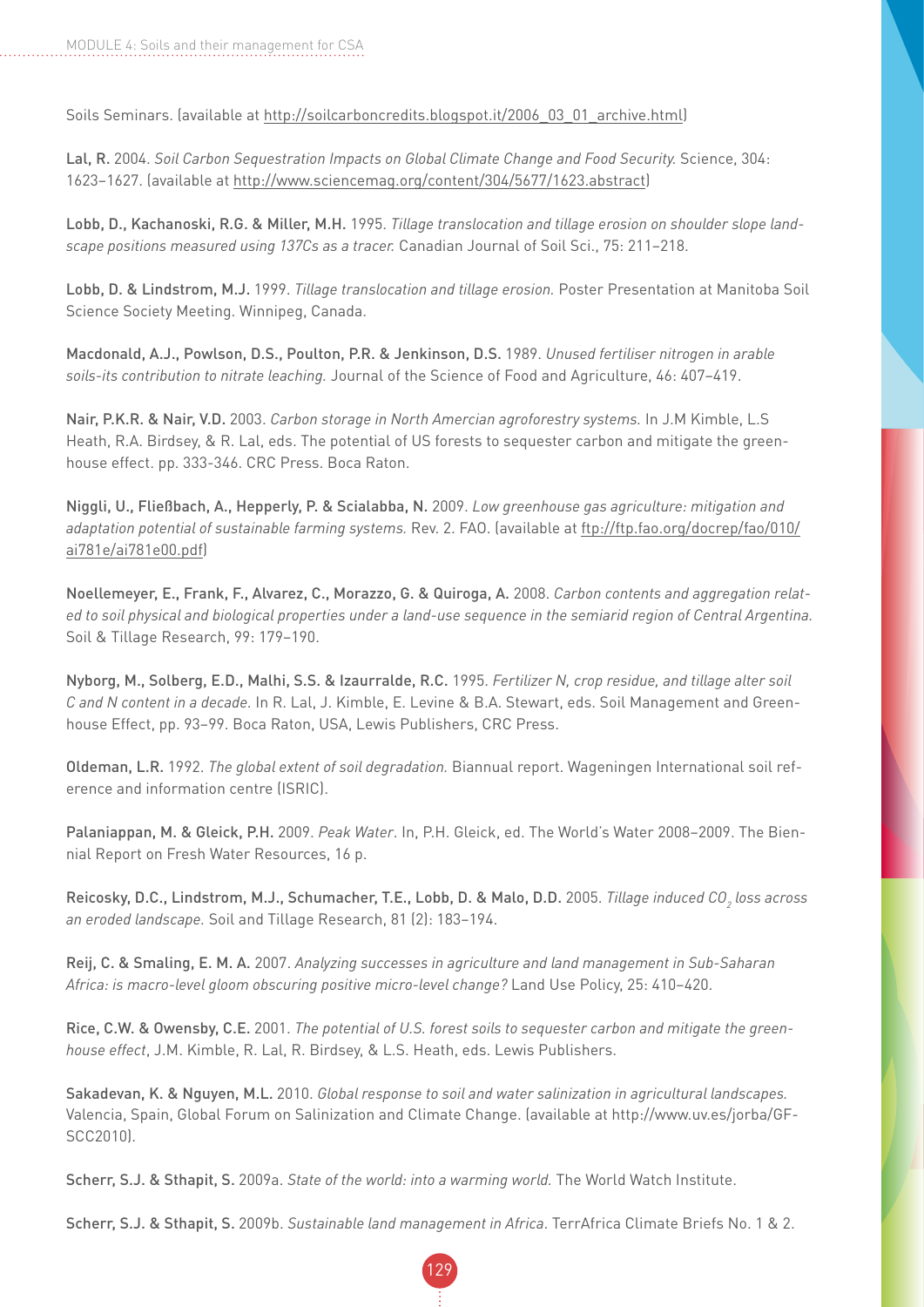Washington D.C., Ecoagriculture Partners and World Bank.

Six, J., Conant, R.T., Paul, E.A. & Paustian, K. 2002. *Stabilization mechanisms of soil organic matter SOM: implications for C-saturation of soils: a review*. Plant and Soil, 241: 155–176.

Soil Conservation Council of Canada (SCCC). 2001. *Global warming and agriculture: fossil fuel.* Factsheet, 1 (3).

Solberg, E.D., Nyborg, M., Izaurralde, R.C., Malhi, S.S., Janzen, H.H. & Molina-Ayala, M. 1997. *Carbon storage in soils under continuous cereal grain cropping: N fertilizer and straw*. In R. Lal, eds. Management of carbon sequestration in soil. Boca Raton, USA, CRC Press.

Sparkes, J. & Stoutjesdijk, P. 2011. *Biochar: implications for agricultural productivity.* ABARES technical report, 11 (6). Australian Bureau.

Stevenson, F.J. 1986. *Cycles of soil.* New York, USA, John Wiley and Sons Inc.

Stoop, W.A., Uphoff, N. & Kassam, A. 2002. *A review of agricultural research raised by the system of rice intensification (SRI) from Madagascar: opportunities for improving farming systems for resource-poor farmers.* Agricultural Systems, 71: 249–274.

Tiessen, H. & Stewart, J. W. B. 1983. *Particle-size fractions and their use in studies of soil organic matter: II. Cultivation effects on organic matter composition in size fractions.* Soil Science Society of America Journal, 47(3): 509–514.

United States Department of Agriculture (USDA) & Natural Resources Conservation Service ( NRSC). 1998. *Soil quality test kit guide.* Lincoln and Washington D.C., USA, Soil Quality Institute, NRSC, Agricultural Research Service & USDA.

Weil, R., Islam, K., Stine, M., Gruver, J.B. & Samson-Liebig, S. 2003. *Estimating active carbon for soil quality assessment: a simplified method for laboratory and field use.* American Journal of Alternative Agriculture, 18(1): 3–17.

Yang, X.M., Bouman, B.A.M., Wang, H., Wang, Z., Zhao, J. & Cehn, B. 2005. *Performance of temperate aerobic rice under different water regimes in North China*. Agricultural Water Management, 74: 107–122.

Zach, A., Tiessen, H. & Noellemeyer, E. 2006. *Carbon turnover and carbon-13 natural abundance under land use change in semiarid Savanna soils of La Pampa, Argentina*. Soil Science Society of America Journal, 70(5): 1541–1546.

Zingore, S., Manyame, C., Nyamugafata, P. & Giller, K.E. 2005. *Long-term changes in organic matter of woodland soils cleared for arable cropping in Zimbabwe*. European Journal of Soil Science, 56: 727–736.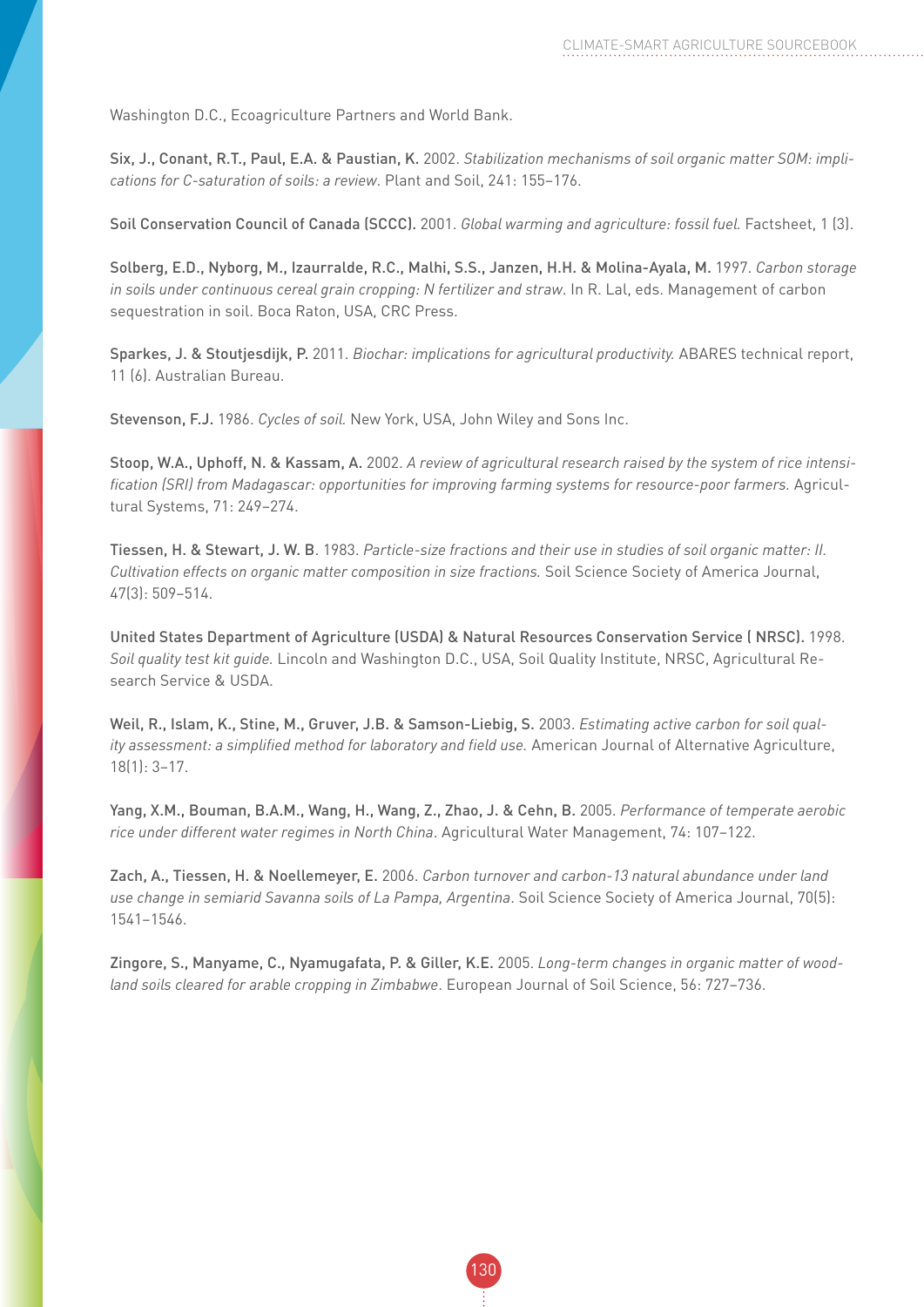# Additional Resources

Centre for Ecology and Hydrology (CEH). 2011. *Soil Natural Capital & Ecosystem Services.* (available at http:// www.ceh.ac.uk/sci\_programmes/soil-capital-ecosystem-services.html)

FAO. 2005. *El sistema agroforestal quesungual: una opción para el manejo de suelos en zonas secas de ladera.* 49 p. Honduras, Sistema de Extensión Lempira.

FAO. 2011a. *Chapter 3, soil health.* In, Save and Grow. (available at http://www.fao.org/ag/save-and-grow/en/3/ index.html)

FAO. 2012c. *Machinery, tools and equipment.* Agriculture and Consumer Protection Department: Conservation Agriculture. (available at http://www.fao.org/ag/ca/3e.html)

INIAF (National Institute of Agricultural and Forestry Innovation) & FAO. 2011. *Captura de agua para cultivos diversificados.* Módulo de conocimiento y comunicación. Serie Agroforesteria para pequeños productores. Rome.

Morris, G.D. 2004. *Sustaining national water supplies by understanding the dynamic capacity that humus has to increase soil water-holding capacity.* University of Sydney. (MA thesis)

Pauli, N., Barrios, E., Conacher, A.J. & Oberthür, T. 2011. *Soil macrofauna in agricultural landscapes dominated by the Quesungual slash-and-mulch agroforestry system, Western Honduras*. Applied Soil Ecology, 47: 119–132.

Seis, C. 2005. Pasture cropping: a land management technique with potential to farm carbon. Proceedings of Managing the Carbon Cycle Forum, Armidale, Australia. 37–39 pp.

Thorup-Kristensen, K. 2003. *Catch crops and green manures as biological tools in nitrogen management in temperate zones.* Advances in Agronomy, 79: 228–301. (available at http://www.sciencedirect.com/science/article/ pii/S0065211302790056)

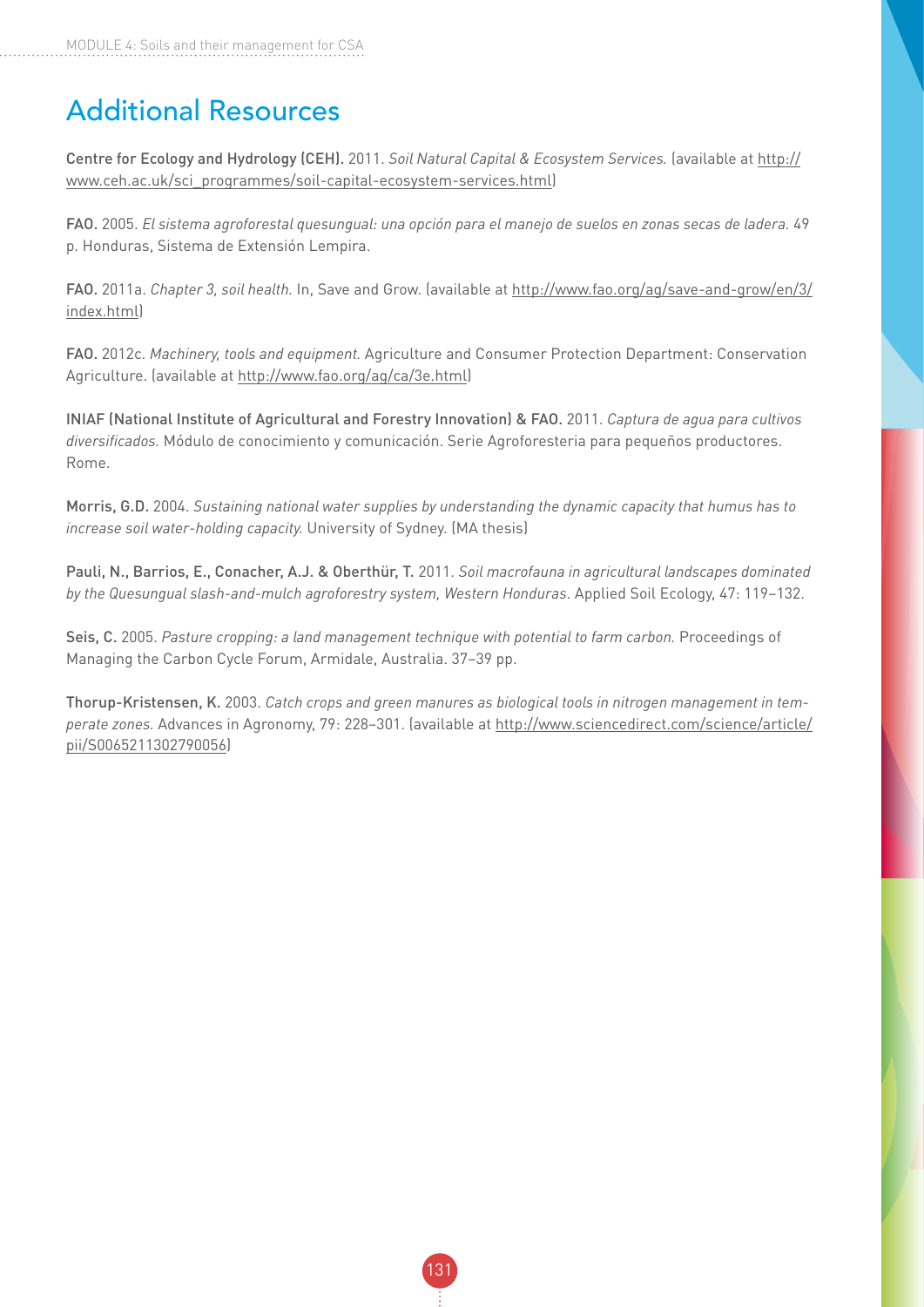## Annex

### A.4.1

### Soil management for sustained crop productivity and climate change adaptation and mitigation

#### Soil tillage for annual crops:

Hoeing or ploughing improves the seedbed and uproots weeds. However, it disturbs microbes, destroys soil drainage created by soil fauna (e.g. earthworms), speeds decomposition of organic matter and releases CO<sub>2</sub>. It may develop a compacted layer or hardpan which impedes plant root growth and rainwater percolation.

#### Conventional practices Practices Practices Conventional practices to enhance Practices to enhance<br>Productivity and Adaptation | Practices to enhance mitigation

Conservation agriculture systems are practiced on around 125 million hectares of land worldwide. It involves three principles:

- • Minimizing soil disturbance (no-tillage) through digging sticks or jab planter to plant seeds or mechanized direct drill systems (mechanized systems have been developed to drill the seed through a vegetative layer and may use herbicides to manage weeds).
- • Keeping the soil covered with a protective layer of mulch or crop residues which reduces weed growth, reduces moisture loss, keeps the soil cooler, reduces erosion by water and wind and restores soil carbon (C) through decomposition.
- • Rotating and diversifying crops to reduce crop pests and diseases and use leguminous species to replenish soil nutrients.

In Paraná, Brazil, no-till plots are reported to yield a third more wheat and soybean than conventionally ploughed plots and reduce erosion by up to 90% (Altieri et al., 2011).

132

The sequestration potential after adoption of improved management practices follows a sigmoid curve: it attains a maximum level of sequestration rates in 5 - 20 years (Cole et al., 1993; Nyborg et al., 1995; Solberg et al., 1997; Campbell, 1998; Dormaar and Carefoot, 1998; Duiker and Lal, 2000; Six et al., 2002; Lal, 2004) and continues at decreasing rates until SOC stocks reach a new equilibrium in 20 - 30 years (IPCC, 2007). Emissions reductions are smaller but a perpetual benefit is achieved.

Conservation agriculture practices reduce fossil fuel emissions from tractor use, although there may be slight negative GHG impacts from application of additional chemical herbicides for weed control instead of weed control by tillage.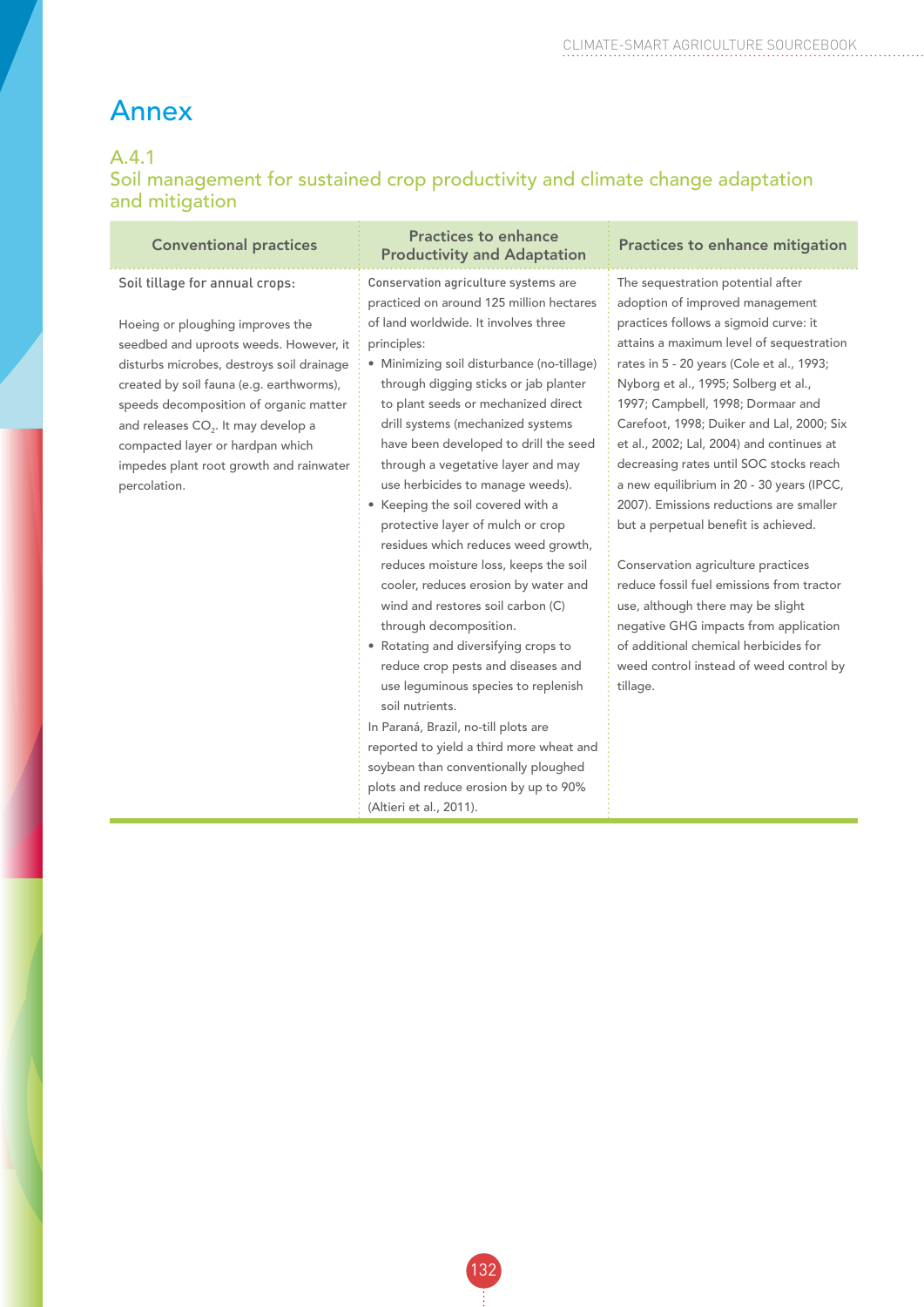#### Fertilizer use:

A shortage of any one of the nutrients required for plant growth can limit crop yields.

Increased productivity is needed to meet current and future food demand. However, fertilizer use efficiency tends to decrease with increasing applications as a great part of the nutrients are not taken up by the crop but released into water bodies and emitted into the atmosphere.

Fertilizer manufacture releases GHG into the atmosphere.

#### Conventional practices Practices Practices to enhance Practices to enhance<br>Productivity and Adaptation Productivity and Adaptation

Integrated soil fertility management (ISFM) aims to make available required soil nutrients by balancing different onfarm soil organic sources (amendments) with nutrients from mineral fertilizers (to address deficiencies) and reducing nutrient losses through soil and water conservation. It aims to:

- • Maximize the use of organic matter that provides nutrients, sequesters C and enhances water storage (e.g. compost, animal manures or green manures).
- Enhance nutrient efficiency through crop rotations or intercropping with nitrogen-fixing crops and judicious/ precision use of inorganic fertilizer to reduce losses.
- Minimize GHGs emissions (reduced traffic and tillage and efficient use of organic and inorganic fertilizers).
- The timely provision of micronutrients in "fortified" fertilizers is a potential source of enhanced crop nutrition where deficiencies occur (FAO, 2011a).
- • Leguminous species can fix nitrogen (N) through symbiotic Rhizobium, however, they have a lower C/N ratio than cereals and grasses and breakdown fast, providing little cover to protect soils from erosion.

Nitrous oxide emissions are significantly related to use of organic and inorganic N fertilizer and legume-derived N. Nitrate leaching from overuse of mineral fertilizers also increases the potential for off-site nitrous oxide emissions. Options to reduce N losses and emissions include:

- • change the N fertilizer source from ammonium-based to urea, or switching to slow-release fertilizers;
- placement of fertilizer N near the zone of active root uptake;
- • synchronise timing of N fertilizer application with plant N demand to reduce N losses;
- improve manure application rates, applying solid rather than liquid manure, and to dry rather than wet areas when air temperatures are low; • use nitrification inhibitors.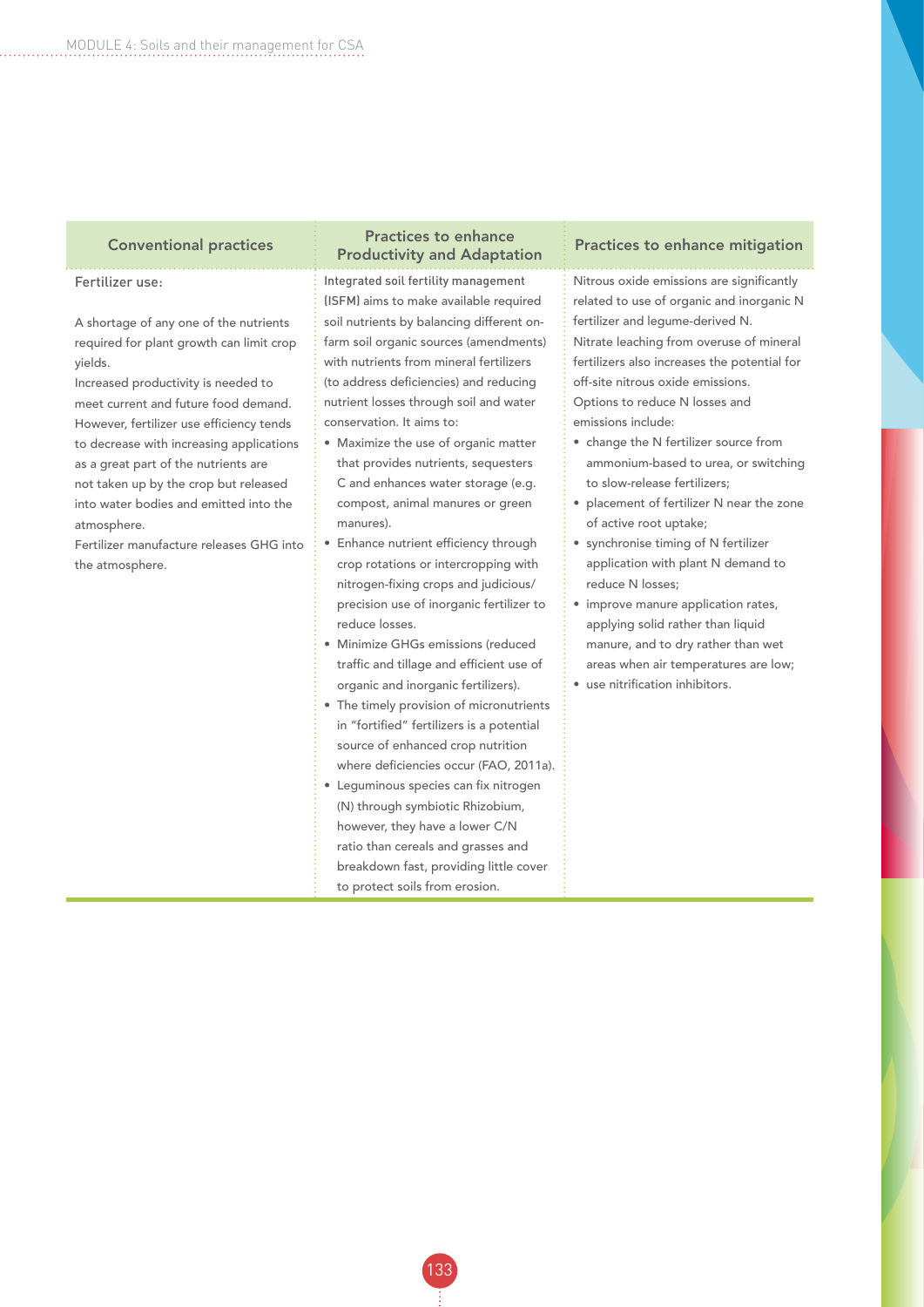Crop specialization and annual harvesting:

Many crop production systems progressively decrease SOC as most plant growth is above ground and is removed at harvest.

In intensive systems mono-cropping of cereals use high levels of fertilizers and pesticides to replace restorative fallows and rotations with perennial leys or legumes.

Often crop residues are removed for fodder, fuel or industrial applications or are burned for pest control (e.g. cotton). The global potential of N availability through recycling and N fixation is far greater than the current, affected by the highly energy-intensive production of synthetic N.

# Conventional practices **EXECUTE:**<br>Productivity and Adaptation

Organic agriculture systems do not use inorganic fertilizers or pesticides but use crop rotations and mixed farm strategies, with mulch / composts / animal manures /green manures to replenish soil C, improve nutrient cycling and use by plants and suppress weeds. The enhanced biodiversity reduces pest outbreaks and severity of plant and animal diseases.

Increasing the use of perennial crops and maintenance of shrubs and trees in the farm landscape improves soil resilience and provides diverse products (food, fuel, fibre, timber, etc.) while supporting ecosystem services.

Agroforestry systems that integrate compatible leguminous shrubs and trees with crops restore SOM and N through the leaf litter, help fix N through symbiotic Rhizobium, they enhance diversity, build healthier soils, enhance crop and fodder production. Some species provide fruits, timber and fuelwood or bioenergy. They can also reduce erosion and provide water quality and habitat benefits through shade and deep rooting, hence enhancing resilience to climate change.

134

#### Practices to enhance mitigation

Decisions to irrigate should factor in the consideration of the cost and GHG implications of mechanized systems.

Perennial crops and trees can sequester substantial amounts of C and can store C for longer periods than annuals in the biomass of roots as well as in stems and branches. The frequency of tillage is reduced, protecting SOC and other soil functions. Other soil management options in cropping systems include breeding deep rooted crops and managing fallow periods to increase soil C stocks.

The C sequestration potential of agroforestry varies widely, depending on the specific practice, individual site characteristics and the time frame.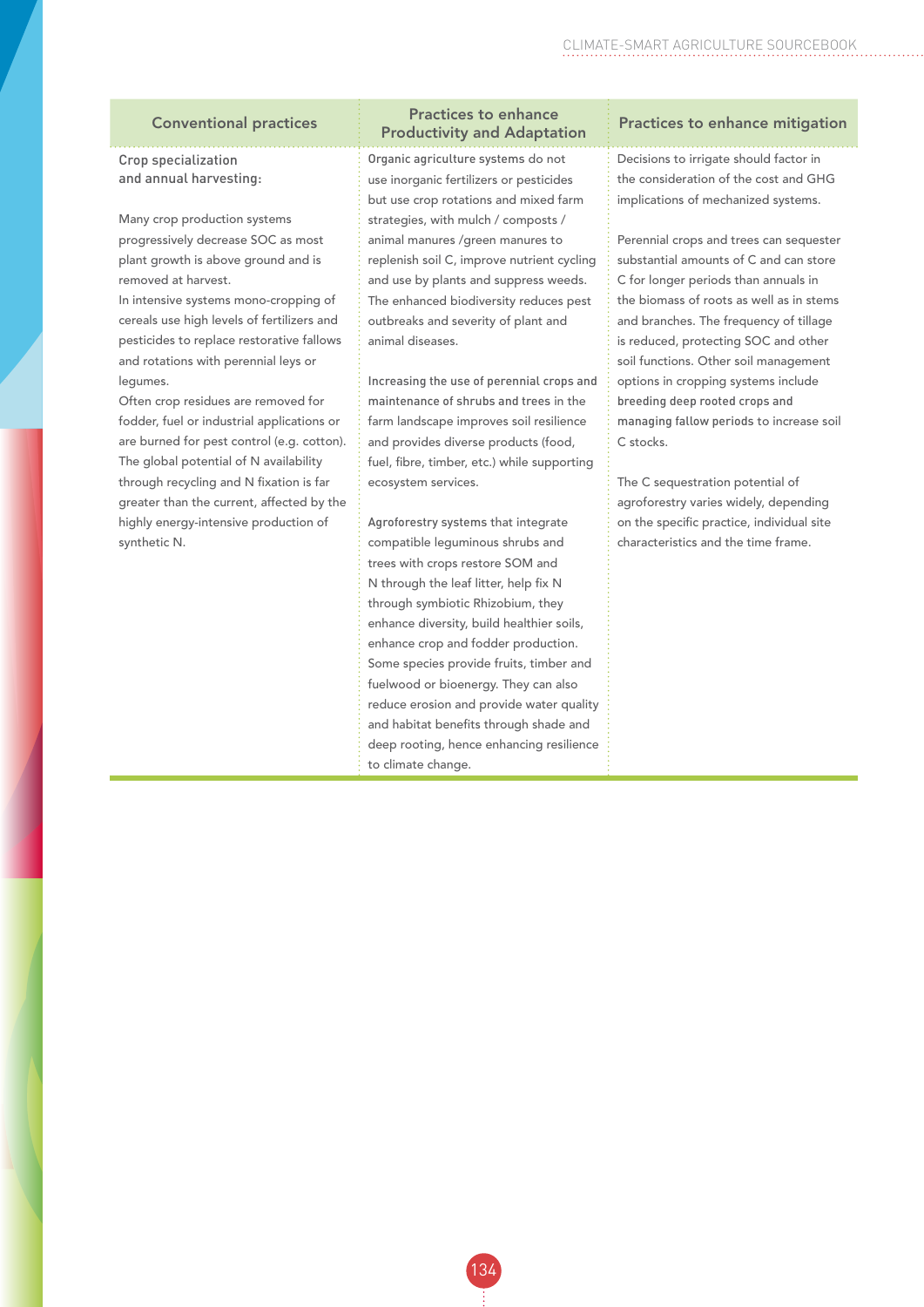| <b>Conventional practices</b>              | <b>Practices to enhance</b><br><b>Productivity and Adaptation</b> | <b>Practices to enhance mitigation</b> |
|--------------------------------------------|-------------------------------------------------------------------|----------------------------------------|
| Soil crusting and degradation              | Zaï Planting pits and Stone Bunds in                              |                                        |
| in drylands:                               | Burkina Faso, Niger and Zambia were                               |                                        |
|                                            | used to rehabilitate bare, crusted                                |                                        |
| This is a severe problem in the Sahel due  | degraded lands. The bunds capture                                 |                                        |
| to wind erosion and loss of SOM due to     | rainfall and reduce runoff and manure in                          |                                        |
| high temperatures and burning. When        | pits prior to planting, providing nutrients                       |                                        |
| rain falls it can no longer infiltrate the | and retaining water. Despite the high                             |                                        |
| soil and the region becomes increasingly   | labour costs (40-60 days/ hectare in                              |                                        |
| barren and arid.                           | Burkina) of establishment and the                                 |                                        |
|                                            | high recurrent costs for maintenance,                             |                                        |
|                                            | production and transport of manure                                |                                        |
|                                            | or compost, these practices were                                  |                                        |
|                                            | spontaneously adopted to expand                                   |                                        |
|                                            | cultivated area and reduce pressure on                            |                                        |
|                                            | already-cultivated sandy soils (Reij and                          |                                        |
|                                            | Smalling, 2007).                                                  |                                        |

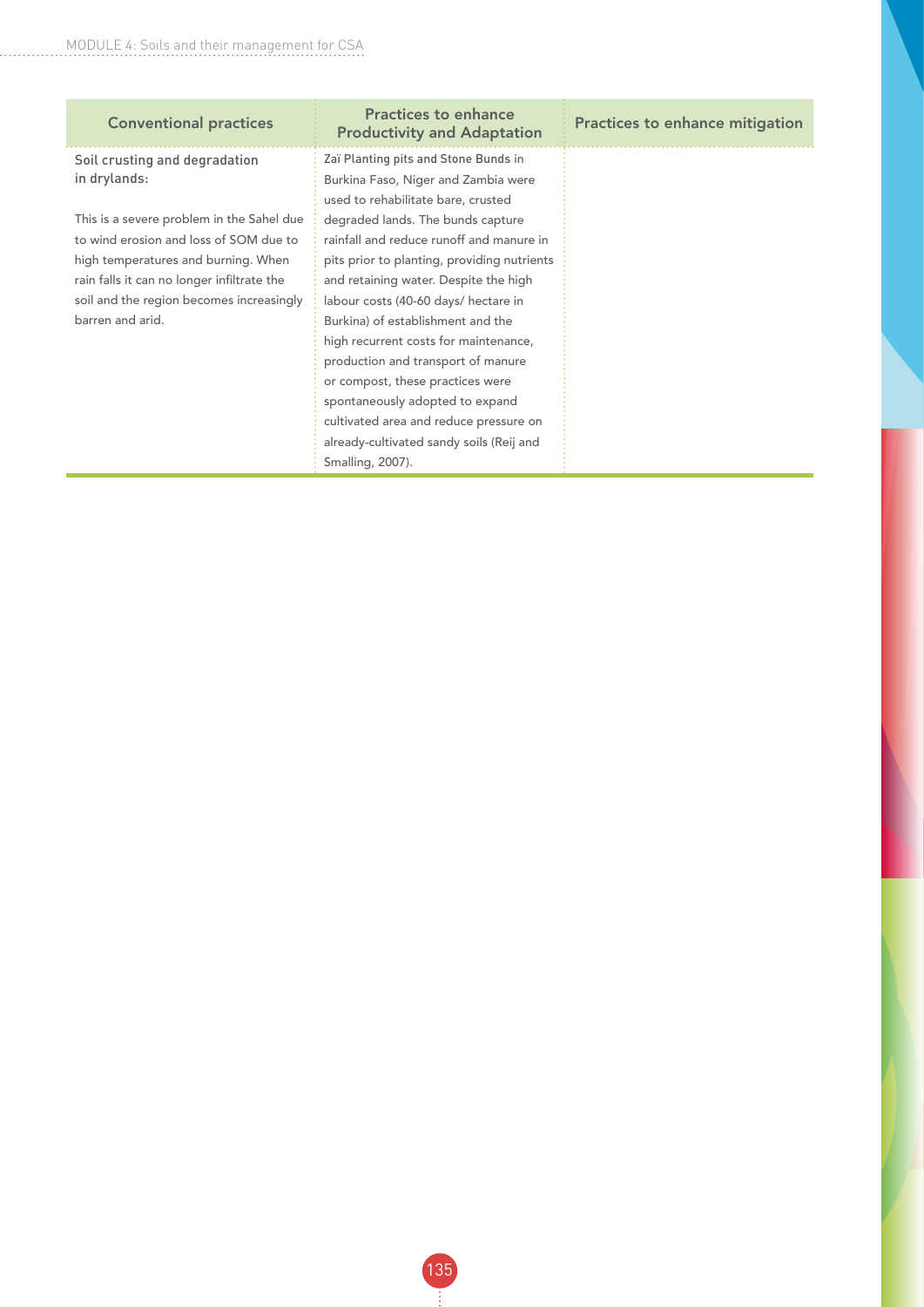well with climate adaptation (Friedrich

and Kassam, 2009).

#### Conventional practices **EXECUTE:**<br>Productivity and Adaptation Practices to enhance mitigation Soil puddling in rice paddy systems: Creates anaerobic conditions and increases emissions of GHGs. Flooded rice fields globally represent one of the main sources of methane. Systems of Rice Intensification (SRI), which are further elaborated in the column on the right, bring benefits also in terms of productivity and adaptation, e.g. by improving the growth and performance of rice crops and subsequently increasing yields. New technologies to reduce the use of water and GHG emissions in rice cultivation are now available: • One is SRI, an approach that requires compliance with the following: i) moist (but well drained and aerated) soil conditions; ii) transplanting rice seedlings at a very young age; iii) wider spacing of plants; iv) use of organic matter (i.e. compost made from any available biomass and manure if available) and chemical inputs; and v) frequent weeding. Another approach is interrupting the flooding: conventional irrigated rice systems with high yielding modern rice cultivars in soils with alternate wetting or drying and with high external inputs can achieve medium to high yields (Stoop et al., 2002; Bouman et al., 2005; Yang et al., 2005). However, only timely flooded rice or rainfed lowland rice in flooded fields with periods of non-submergence can help to save water and reduce  $\mathsf{CH}_4$  emissions, but they seem to have the potential to increase the release of  $N_2O$ . Given that irrigated aerobic rice and SRI do not require anaerobic conditions, it would appear that both practices can combine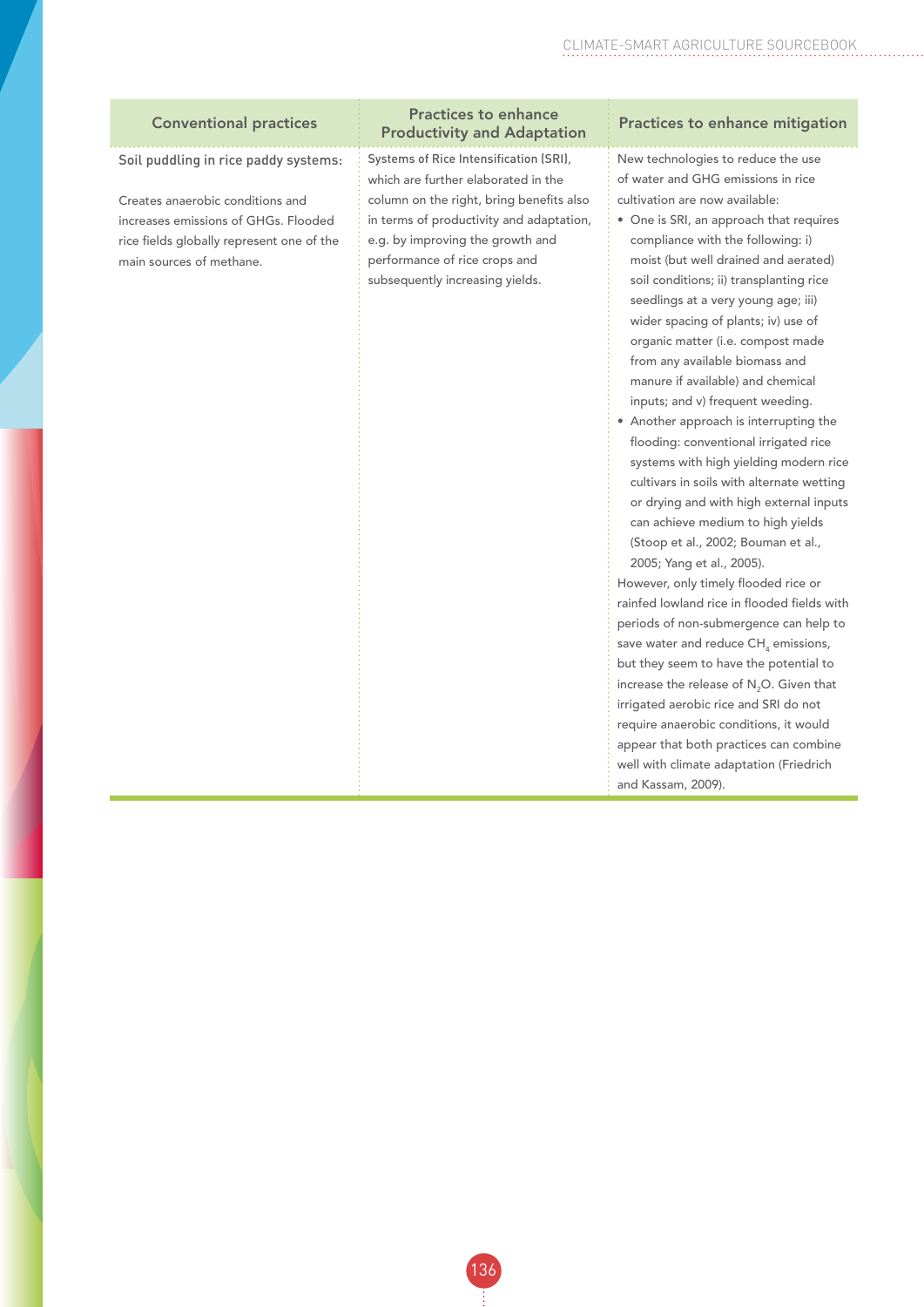#### Grazing systems:

Many extensive grazing systems are suffering from overgrazing and serious reductions in the biodiversity of the aboveground vegetation, due to the effects of declining availability of land and overstocking due to inadequate livestock management. This is resulting in a decline in the rangeland soil quality, with depletion of biomass, erosion of topsoil by water and wind, loss of SOC and reduction of ecosystem services. This results in losses of soil structure and resilience e.g. through loss of deep rooting species that can cycle nutrients and water from deep in the soil profile. Excessive trampling of livestock, in particular around watering points, further damages the soil structure and functioning.

# Conventional practices **Exercises**<br>Productivity and Adaptation

- • Improved grazing management on pastures or rangelands may involve reducing stocking rates, avoiding grazing during drought periods, and improving the duration and timing of grazing and its frequency. This increases the soil surface protection by living and decomposing vegetation, increases SOC status and supports wider soil ecosystem services. Applying fertilizer or other inputs can also increase annual net primary productivity.
- Altering plant species' composition is usually beneficial for pasture soils, as a selective increase in biodiversity can increase the quality (and usually the quantity) of SOC, consequently the range of rooting depths, thus promoting improved nutrient and water cycling. Introducing leguminous species is particularly beneficial to fix atmospheric N and improve soil fertility.
- Rotational grazing through regularly moving livestock between paddocks intensifies grazing pressure for a relatively short period of time (e.g. 1 - 3 days for ultra-high stocking density or 3 - 14 days for typical rotational grazing), leaving a rest period for re-growth in between rotations.
- Assisted natural regeneration, leaving land ungrazed for a period of up to several years to allow tree seeds already in the soil seed bank to become established brings multiple benefits to rangeland soils; improving nutrient cycling as nutrients are drawn from deep in the soil, increasing soil organic carbon (SOC) to the soil surface as leaves drop and decompose / become incorporated into the soil. Trees also offer some protection to soils (as well as to people and livestock) from periods of intense heat, which are likely to become more frequent due to climate change.
- Fire management. Periodic burns can promote the overall health and growth of rangelands; for example, in tall grass prairie, increased plant productivity after it's burnt more than compensates for the loss of plant carbon by ignition. Use of trees also increases production and adaptation.

137

#### Practices to enhance mitigation

Compared with more highly productive pasture, rangelands have low C sequestration rates on a per unit basis, but because of their vast area, they could capture 2 - 4 % of annual anthropogenic GHG emissions on a global basis (i.e. 20% of the  $\mathsf{CO}_2$  released annually from global deforestation and landuse change) (Derner and Schuman, 2007; Follett and Reed, 2010). The majority of this C capture (greater than 90 percent) is in the form of SOC.

Fire management in rangelands is generally accepted to have a minimal to detrimental effect on GHG mitigation. Most studies found that SOC stays about the same or even decreases following repeated burns (Rice and Owensby, 2001). However, other negative co-effects (methane, smoke, aerosols) are also linked to climate change, making burning even less attractive as a GHG mitigation option.

Through soil C and above-ground C storage, silvopasture (trees planted on grazing land) may have GHG mitigation potential on up to 70 million hectares of grazing land (Nair and Nair, 2003). However, with few field research data, the estimated soil C sequestration rates of 0.5-3.6 tonnes of  $\mathsf{CO}_2$  per hectare per year are largely based on expert opinions.

Compared with conservation activities on harvested croplands, the above activities on pasture yield higher soil C sequestration rates. The difference is due to pastures' greater allocation of plant biomass C to below-ground soil C and the extended growing season, reduced soil disturbance and better utilization of soil water. The range in sequestration rates depends on characteristics such as soil composition, topography, climate and existing grass species. The net fluxes of GHGs are also affected by nitrous oxide, or methane cycles (Conant et al., 2005).